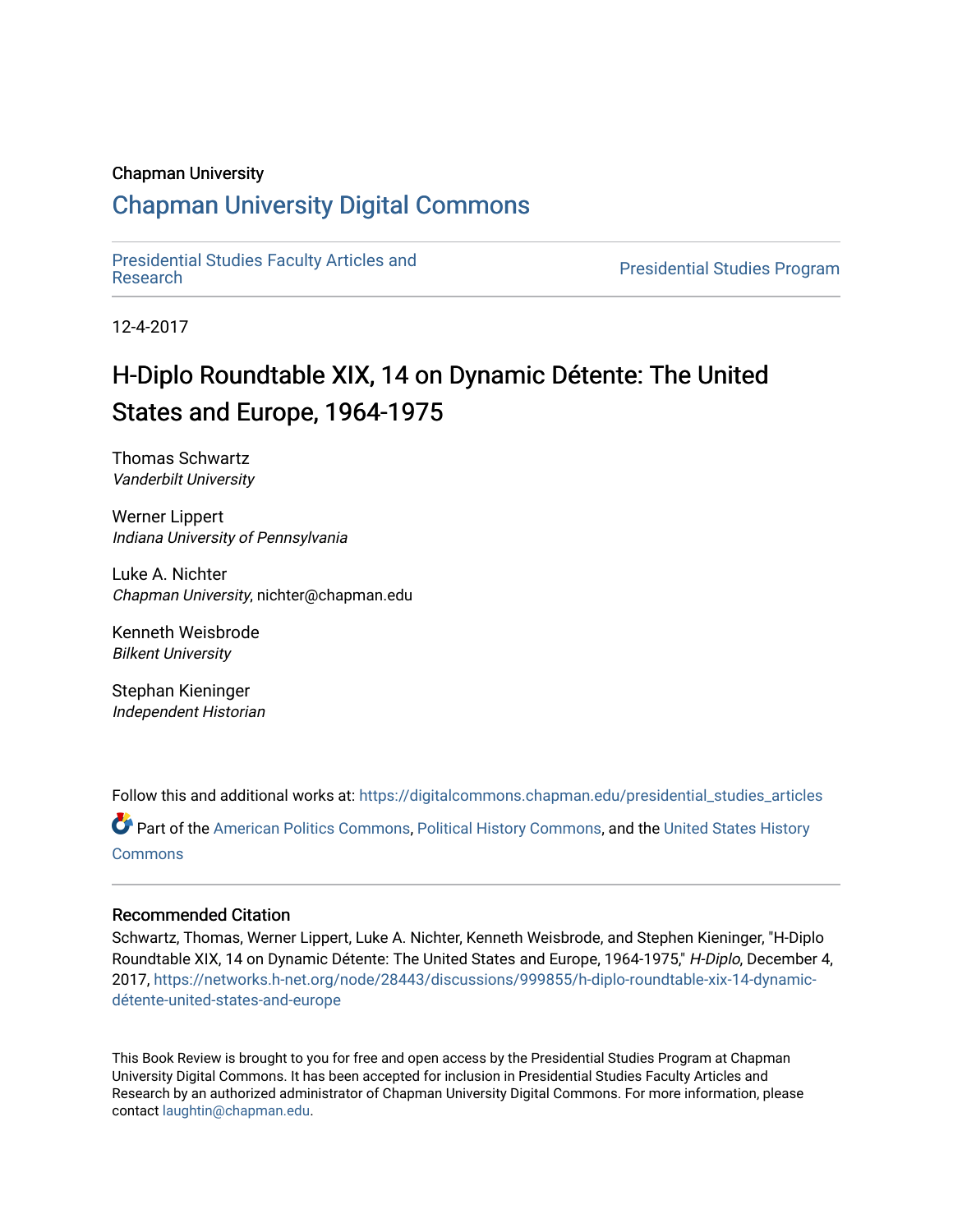# H-Diplo Roundtable XIX, 14 on Dynamic Détente: The United States and Europe, 1964-1975

# **Comments**

This review was originally published on [H-Diplo](https://networks.h-net.org/node/28443/discussions/999855/h-diplo-roundtable-xix-14-dynamic-d%C3%A9tente-united-states-and-europe).

# Creative Commons License



This work is licensed under a [Creative Commons Attribution-Noncommercial-No Derivative Works 3.0](https://creativecommons.org/licenses/by-nc-nd/3.0/) [License](https://creativecommons.org/licenses/by-nc-nd/3.0/).

# Copyright

The authors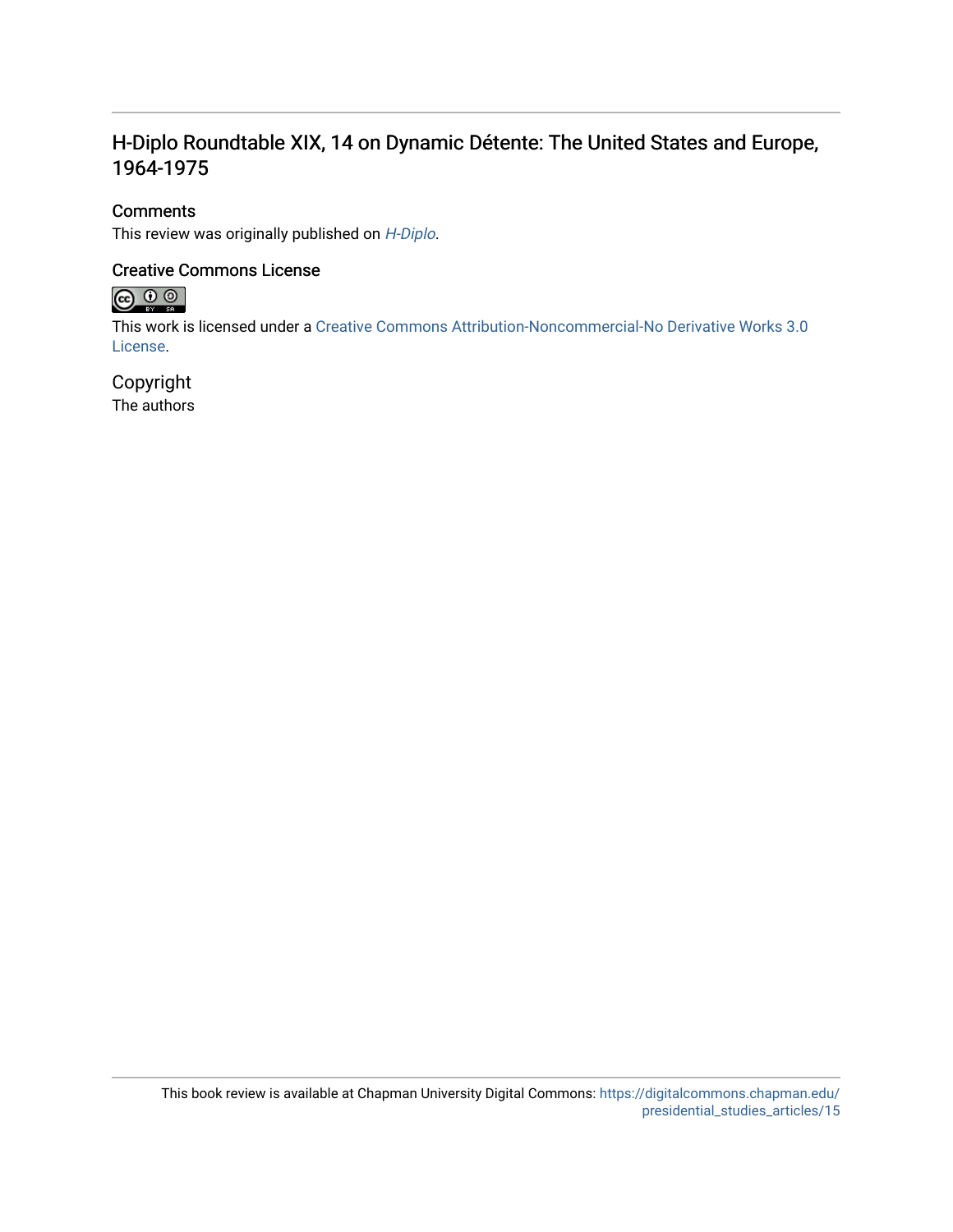# **[H-Diplo Roundtable XIX, 14 on Dynamic Détente: The United](https://networks.h-net.org/node/28443/discussions/999855/h-diplo-roundtable-xix-14-dynamic-d%C3%A9tente-united-states-and-europe) [States and Europe, 1964-1975](https://networks.h-net.org/node/28443/discussions/999855/h-diplo-roundtable-xix-14-dynamic-d%C3%A9tente-united-states-and-europe)**

Discussion published by George Fujii on Monday, December 4, 2017

H-**Diplo**

### [@HDiplo](https://www.twitter.com/HDiplo)

**Roundtable Review Volume XIX, No. 14 (2017)** *4 December 2017*

*Roundtable Editors:* Thomas Maddux and Diane Labrosse *Roundtable and Web Production Editor*: George Fujii

Introduction by Thomas Schwartz

**Stephan Kieninger.** *Dynamic Détente: The United States and Europe, 1964-1975***.** Lanham: Rowman & Littlefield, 2016. ISBN: 978-1-4985-3241-9 (hardcover, \$110.00).

URL:<http://www.tiny.cc/Roundtable-XIX-14>

Contents

- [Introduction by Thomas Schwartz, Vanderbilt University.. 2](#page-2-0)
- [Review by Werner Lippert, Indiana University of Pennsylvania.. 5](#page-5-0)
- Review by Luke A. Nichter, Texas A&M University-Central Texas. 8
- [Review by Kenneth Weisbrode, Bilkent University.. 12](#page-9-0)
- [Author's Response by Stephan Kieninger, Independent Historian.. 19](#page-15-0)

# **© 2017 The Authors.**

[Creative Commons Attribution-NonCommercial-NoDerivs 3.0 United States License](https://creativecommons.org/licenses/by-nc-nd/3.0/us/).

<span id="page-2-1"></span><span id="page-2-0"></span>Introduction by Thomas Schwartz, Vanderbilt University

"Détente was born in Europe and realistically, never had meaning or consequence outside of Europe." I recently came across this quotation from former Secretary of Defense Robert Gates, and it seemed a fitting way to begin this roundtable about Stephan Kieninger's impressive and thoroughly well researched book on what the author calls "dynamic détente" in Europe from 1964 to 1975. The

Citation: George Fujii. *H-Diplo Roundtable XIX, 14 on Dynamic Détente: The United States and Europe, 1964-1975*. H-Diplo. 12-04-2017.

https://networks.h-net.org/node/28443/discussions/999855/h-diplo-roundtable-xix-14-dynamic-d%C3%A9tente-united-states-and-europe Licensed under a Creative Commons Attribution-Noncommercial-No Derivative Works 3.0 United States License.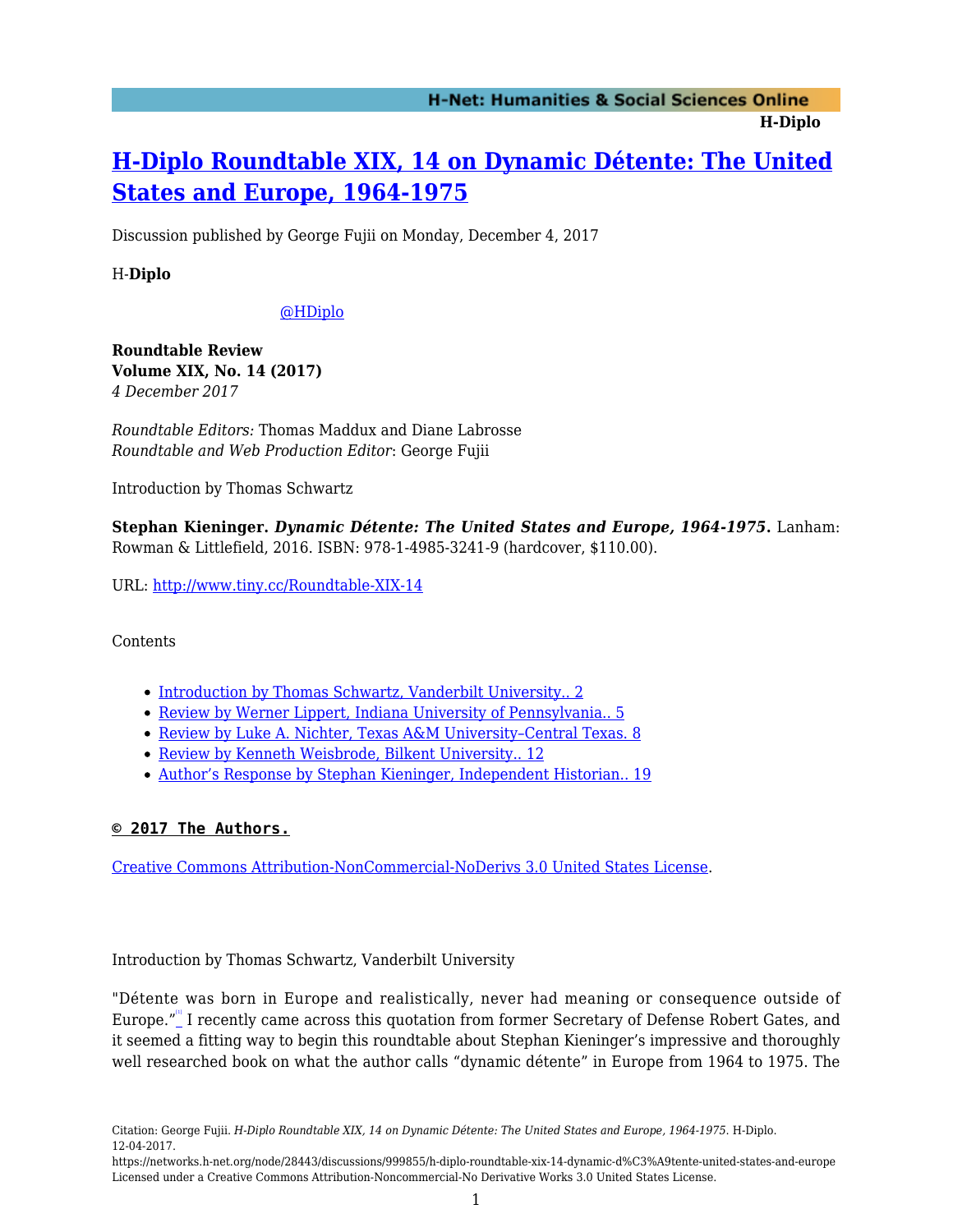reviewers are all extremely positive about Kieninger's manuscript. This is a noteworthy achievement. In fact, in my years as an academic and a historian, I think I can count on one hand the number of times I have read book reviews written by authors of what might be considered 'rival' books but who were overwhelmingly favorable toward their competitor. It is a tribute to Kieninger that his book makes it into this select club. The reviewers find much to praise in the scale of Kieninger's research, his analysis of the issues, and the forceful argument he makes. They make clear that Kieninger's book is a significant contribution to both Cold War history and the history of the détente process in Europe.

<span id="page-3-0"></span>Luke Nichter, author of a book which examined the Nixon Administration and Europe, sees in Kieninger's approach a much more Eurocentric exploration of this period than the book he wrote. He is particularly impressed with the degree to which Kieninger successfully examines complex and detailed multilateral negotiations. The three he highlights are the MBFR (Mutual and Balanced Force Reductions), negotiations on reducing conventional forces in Europe, the CSCE (Conference on Security and Cooperation in Europe), the negotiations which led to the famous Helsinki agreements, and the offset negotiations, those NATO discussions which sought to reduce or offset the costs of the stationing of American forces in Europe. Nichter, who has probably spent more time listening to the Nixon tapes than any human being should be required, acknowledges that President Richard Nixon and National Security Advisor Henry Kissinger had very little interest in the 'multilateral détente' which Kieninger describes. His only significant criticism is that Kieninger does not recognize the significance of domestic politics in how Nixon approached Europe. Nichter illustrates that by quoting John Connally, a man who qualified as Europe's least favorite American before Donald Trump came along. The Texan Treasury Secretary warned about a united Europe as a 'Frankenstein monster,' his words a reflection of the skepticism Nixon brought to European matters.

<span id="page-3-1"></span>Werner Lippert's earlier work explored the economic diplomacy which facilitated Willy Brandt's *Ostpolitik*, and his review suggests that Kieninger does not adequately explore the economics which facilitated détente, especially trade. Let However, Lippert praises the book for its careful examination of the "second-level" actors in the State Department and Foreign Ministry who pursued the policy of dynamic detente over successive presidential administrations and changes in government. Lippert also praises the degree to which the book promotes a "profoundly liberal" view of the value of negotiation, diplomacy, and cooperation in resolving international conflict. Certainly this suggests the value in taking from the historical experience of dynamic détente lessons in resolving current historical standoffs, perhaps including the Joint Comprehensive Plan of Action otherwise known as the Iranian nuclear deal. Along with its other qualities, Lippert is most impressed with the sheer timeliness of Kieninger's effort.

Kenneth Weisbrode identifies the two central contributions of *Dynamic Detente* as first, providing greater precision to the history of détente, and second, providing a much deeper understanding of the debates and discussions within American officialdom over the more than decade-long period in which détente was pursued. The emphasis on continuity of policy across presidential administrations earns Weisbrode's praise, as it is often lost in the tendency of American historians to believe that presidents set the foreign policies of their administrations without regard to what has occurred before their presidencies. Weisbrode, whose first book provided a rich examination of the American diplomats who forged a close connection to Europe over the course of the 20th century, suggests that Kieninger's concept of "dynamic détente" should be seen as a part of a broader euro-Atlantic vision,

<span id="page-3-2"></span>Citation: George Fujii. *H-Diplo Roundtable XIX, 14 on Dynamic Détente: The United States and Europe, 1964-1975*. H-Diplo. 12-04-2017.

https://networks.h-net.org/node/28443/discussions/999855/h-diplo-roundtable-xix-14-dynamic-d%C3%A9tente-united-states-and-europe Licensed under a Creative Commons Attribution-Noncommercial-No Derivative Works 3.0 United States License.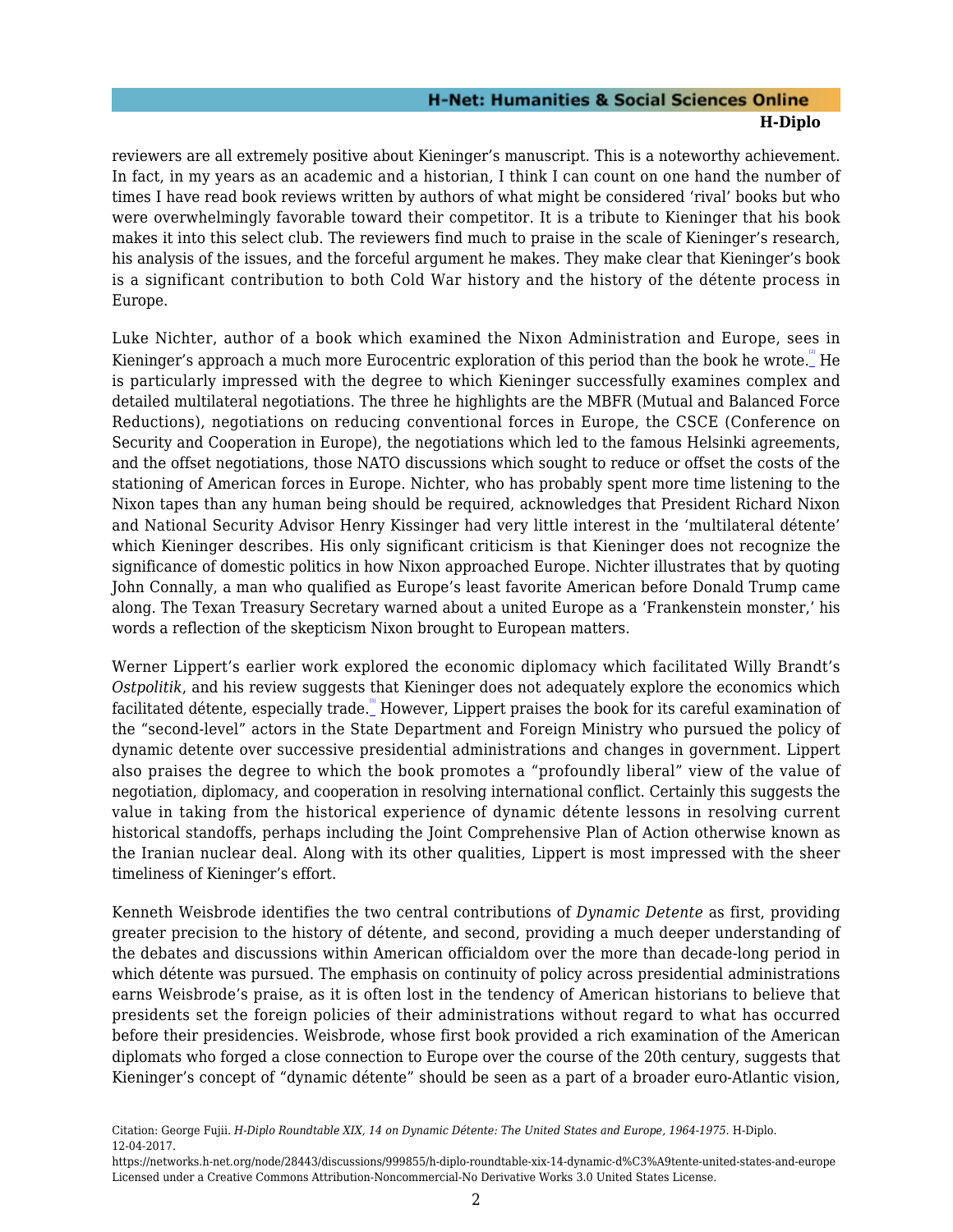less a product of the Cold War and more "an aspirational component of international society."\_" One of his few reservations about the book is that Kieninger does not pay enough attention to some of the Helsinki review conferences, which served to keep public attention on the issues of compliance with those accords. Weisbrode also raises the uncomfortable question of how many of the achievements of "dynamic détente" now seem challenged, from the building of walls and restrictions on the 'freer movements' of peoples to the Russian aggression against Ukraine, which brutally violated the concept of the inviolability of borders.

<span id="page-4-0"></span>Weisbrode concludes his review by suggesting that those within the diplomatic bureaucracies who made dynamic détente a reality should be recognized and honored. Having highlighted the role played by Deputy National Security Adviser Francis Bator in promoting the policy of bridge building under Lyndon Johnson, I strongly support Weisbrode's suggestion.

#### **Participants:**

**Stephan Kieninger** is an independent historian and the author of *Dynamic Détente: The United States and Europe, 1964-1975* (Harvard Cold War Studies Book Series, Rowman and Littlefield, 2016). He received his Ph.D. from Mannheim University. He is currently finishing a book manuscript on cooperative security policies and pan-European energy trade. In the academic year 2016/2017, he was a Fellow at the Berlin Center for Cold War Studies. Formerly, he was a Senior Researcher at the Federal German Archives. His research interests include Cold War diplomacy, Europe's transnational history, and international energy security and trade.

**Thomas Alan Schwartz** is a Professor of History and Political Science at Vanderbilt University. Most recently, he is the co-editor with Matthias Schulz, *The Strained Alliance: US-European Relations in the 1970s* (Cambridge University Press, 2009). He is currently working on a study of former Secretary of State Henry Kissinger entitled *Henry Kissinger and the Dilemmas of American Power.*

**Werner Lippert**, (Ph.D. Vanderbilt University, 2005) is an expert on contemporary transatlantic history and United States foreign relations during the Cold War.

His major focus is on diplomatic, economic, and security aspects. In addition to working in these areas of specialization, he participates in the department's social studies education program by teaching social studies education classes and supervising student teachers. His most recent publication is *The Economic Diplomacy of Ostpolitik: Origins of NATO's Energy Dilemma*. (Berghahn, 2010).

**Luke A. Nichter** is an Associate Professor of History at Texas A&M University–Central Texas. His books include *Richard Nixon and Europe: The Reshaping of the Postwar Atlantic World* (Cambridge University Press, 2015), the *New York Times* bestseller *The Nixon Tapes: 1971-1972* (Houghton Mifflin Harcourt, 2014), *The Nixon Tapes: 1973* (Houghton Mifflin Harcourt, 2015), and the forthcoming *Henry Cabot Lodge, Jr. and the Decline of the Eastern Establishment* (Yale University Press).

Citation: George Fujii. *H-Diplo Roundtable XIX, 14 on Dynamic Détente: The United States and Europe, 1964-1975*. H-Diplo. 12-04-2017.

https://networks.h-net.org/node/28443/discussions/999855/h-diplo-roundtable-xix-14-dynamic-d%C3%A9tente-united-states-and-europe Licensed under a Creative Commons Attribution-Noncommercial-No Derivative Works 3.0 United States License.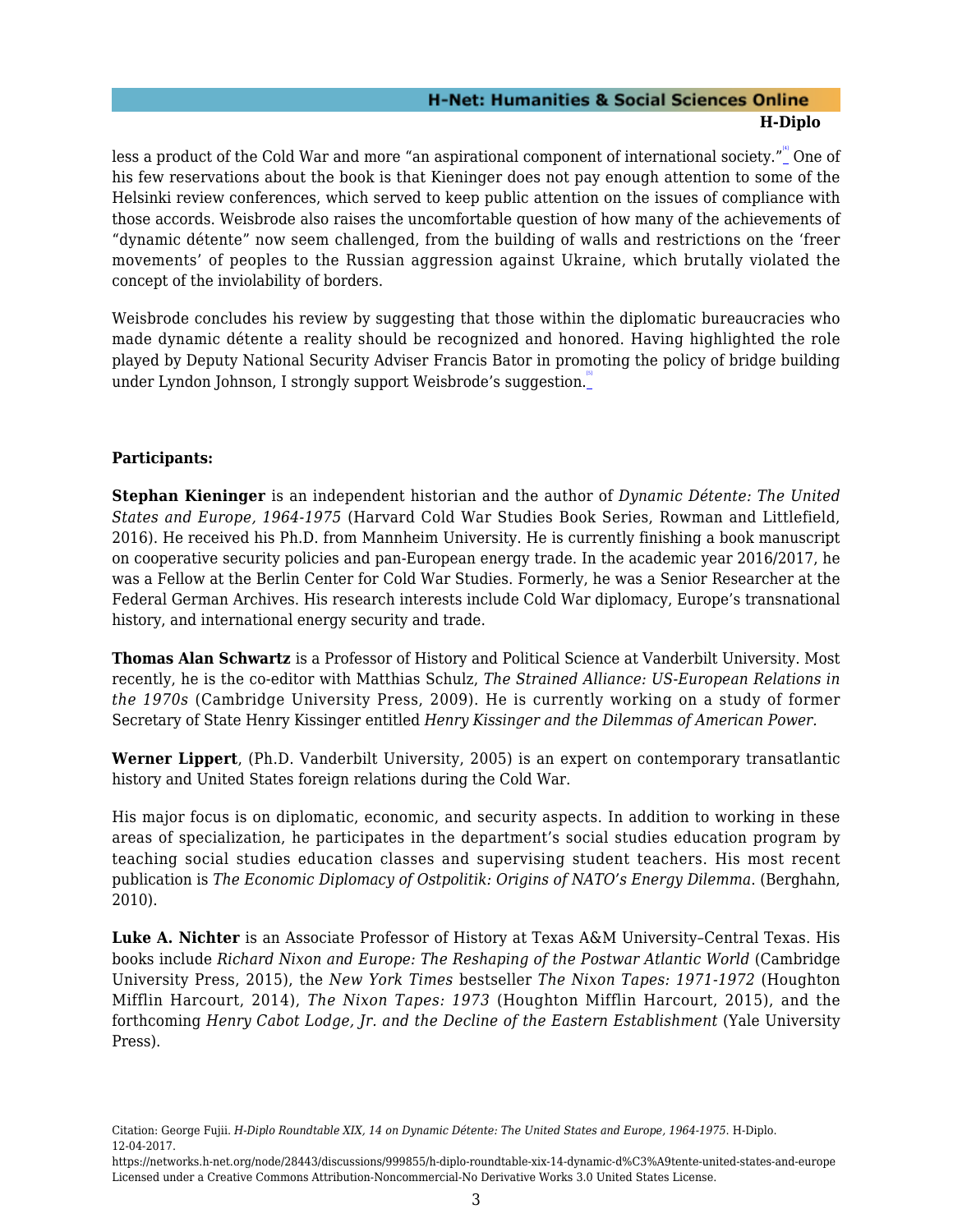**Kenneth Weisbrode** teaches history at Bilkent University and is the author of *The Year of Indecision, 1946* (Viking, 2016).

<span id="page-5-0"></span>Review by Werner Lippert, Indiana University of Pennsylvania

Akin to Mark Twain's adage that "History doesn't repeat itself- but it rhymes," one could easily make an argument that Russia's current falling out with the United States is not necessarily a repeat of the Cold War–but that this confrontation has many 'rhyming' elements of the international context of the 1960s and 1970s: a pervasive sense of economic stagnation, a reluctance to foster military escalation, and a focus of the American electorate on domestic issues such as race and gender equality. All these aspects left Western statesmen in the 1960s in limbo over how to approach the Soviet Union–a state similar to the haphazard approach towards Russia today. In this sense, Stephan Kieninger's new book *Dynamic Détente*, which details differing approaches to détente with an economically flailing but militarily tenacious Soviet Union is as timely as it is relevant.

The question of how to maintain a transatlantic alliance among countries (and statesmen) that identified increasingly divergent foreign policy goals in the 1960s, a decade that saw the Cold War division of Europe becoming more and more entrenched, is one that has vexed many politicians in the past and continues to do so to this day. Hawkish or dovish approaches to opposing states seem to replace each other with every new election and no consistent policy seems to emerge.

In contrast, Kieninger asserts that the American foreign policy establishment pursued a remarkably consistent détente policy from President Dwight Eisenhower to President Gerald Ford, closely aligned and mutually reinforced with the diplomatic core of Western European nations. These bridge-builders on both sides of the Atlantic maintained a vision of a 'whole and free' Europe even when confronted with realpolitik from a Nixon/Ford White House. It was these bridge-building strategies, implemented by a loose web of government officials, which created the peaceful resolution to the Cold War, precipitated through the free movement of goods and people within Europe. Institutionalizing this economic and political understanding in the Helsinki Accords of 1975 represented the greatest achievement of these bridge-builders and, ultimately, led to the gradual waning of Soviet dominance in Eastern Europe.

<span id="page-5-1"></span>In line with the work of such American historians as Kenneth Weisbrode and German historians like Oliver Bange, Kieninger details the bridge-building contributions of diplomats like George Vest and Arthur Hartman in the policy-making process on both sides of the Atlantic.  $\degree$  As such, he beautifully illustrates the inherently differing perspectives between elected officials with their need for instant and far-reaching results as opposed to the government bureaucrats, willing to ride out the waves in favor of a consistent, gradual shift in the right direction.

Kieninger's deep and detailed analysis of such second-level transatlantic actors in the U.S. State Department/West German Foreign Ministry helps to illuminate ideological beliefs on both sides of the Atlantic. At that, Kieninger manages to transcend the previously pervasive historiographical context of American détente, led by President Richard Nixon and Secretary of State Henry Kissinger, vs.

<span id="page-5-2"></span>Citation: George Fujii. *H-Diplo Roundtable XIX, 14 on Dynamic Détente: The United States and Europe, 1964-1975*. H-Diplo. 12-04-2017.

https://networks.h-net.org/node/28443/discussions/999855/h-diplo-roundtable-xix-14-dynamic-d%C3%A9tente-united-states-and-europe Licensed under a Creative Commons Attribution-Noncommercial-No Derivative Works 3.0 United States License.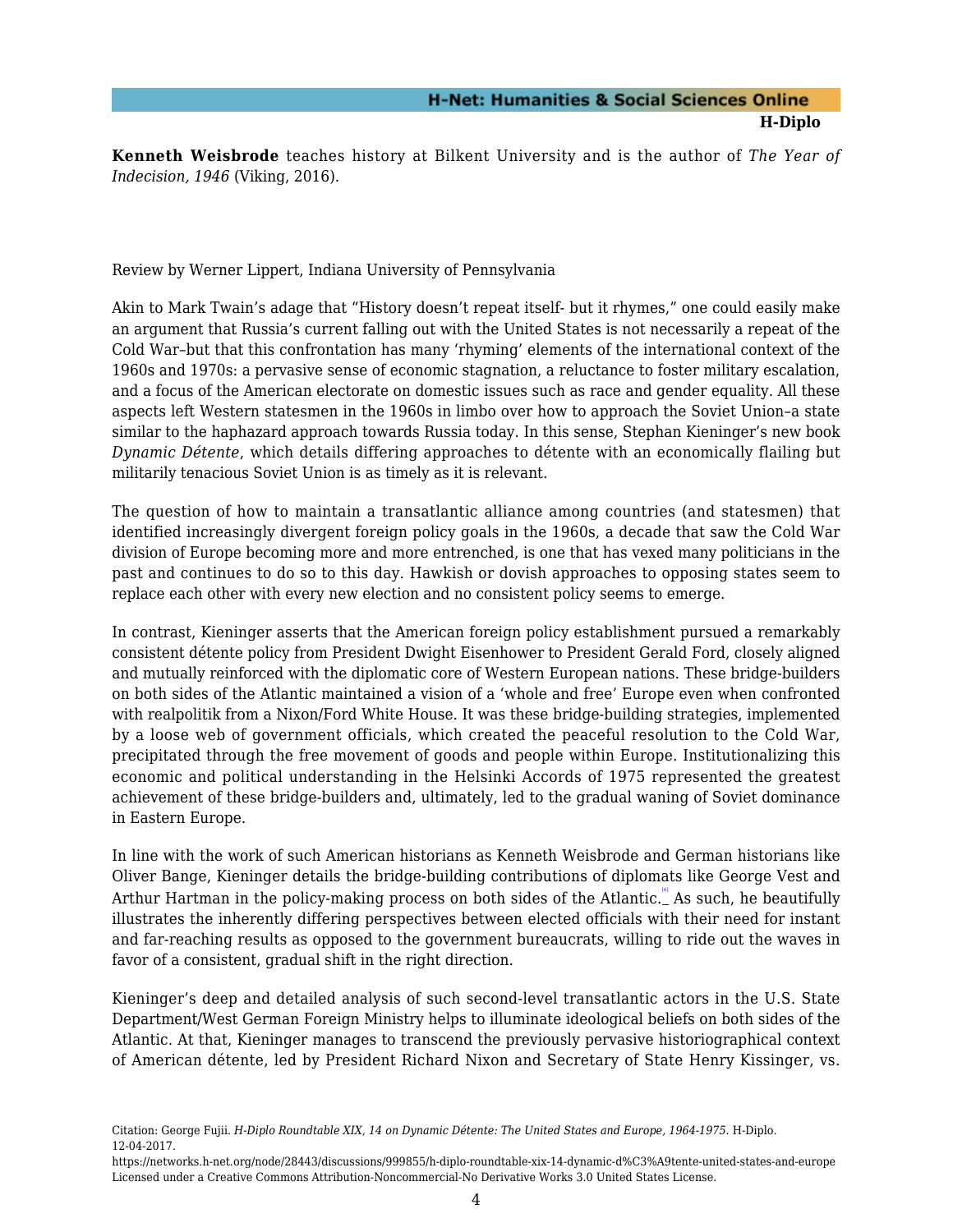West Germany's *Ostpolitik.*" At the risk of perhaps over-emphasizing transatlantic unity, between then-West-Berlin Mayor Willy Brandt and U.S. President John F. Kennedy, for example (306), the question of what divided American and West German détente takes second stage to the awareness that the transatlantic diplomatic interplay in a dynamic détente made the successful conclusion of the Conference on Security and Cooperation in Europe (CSCE) possible. Such an analysis offers the possibility of looking more realistically at what strategies actually worked in influencing the Soviet Union: stripping away the state-centered narrative allows Kieninger to make a profoundly liberal case for negotiations, diplomacy, and cooperation as the most effective means of overcoming international divisions. In fact, Kieninger goes so far as to assert "the GDR [German Democratic Republic] negotiated its own demise at the CSCE." (289) It seems only natural that Kieninger's most fascinating contribution, then, lies in his analysis of the power dynamics surrounding the emergence and consensus-building on the three baskets of the CSCE and the wavering superpower support in concluding the process.

In highlighting the consistencies and success of the liberal bridge-building approach to the détente process, Kieninger sometimes leaves the reader wanting a wider and perhaps more traditional perspective on détente policies. In detailing the interactions between government bureaucracies and elected leaders, it would have been helpful to touch on the reservations some German Foreign Ministry officials had in engaging the Soviet Union to the extent the Brandt government and its bridge-builders wished. It would have been interesting to learn if groups of such conservative thinkers also engaged in bridge-building approaches of their own–and to what extent they were able to influence transatlantic policy towards the Soviet Union.

Furthermore, approaching this work on transatlantic bridge-builders from a teleological perspective, one wonders about the efficacy of the bridge-building process, in general. A better developed causality between the diplomatic achievements of the CSCE and its ultimate effects in transforming East European societies would have been instructive. Other components, such as economic prosperity and trade, also played a key role in creating resentment among Eastern Europeans toward the Communist regimes, but they find little attention in this work. Considering the prominence of economics in the conservative argument that it was the West's economic prowess that ultimately broke the East bloc, the reader sometimes wished that Kieninger had cast his argument a bit wider. After all, was it not at least in part economics that drove the U.S. and the Soviet Union to find some resemblance of balance and reconciliation at in their détente strategies?

That said, Kieninger has provided an exciting narrative on the culture of transatlantic ties that were kept alive by government bureaucrats at a time when elected officials seemingly parted ways on how to deal with the Soviet Union. His well-documented research on the distinctions between and similarities of American and European efforts at détente in the 1960s and 1970s offers unique insights into networks and structures that make an alliance work, even in the absence of cooperative leadership from elected officials. His work is not meant to offer a revisionist perspective on Cold War history but to highlight the consistency of liberal foreign policy tropes in the context of dynamic détente policies on both sides of the Atlantic. This, his book does exceedingly well and it certainly will become a standard resource for any historian wishing to delve into the depths of international alliance politics during détente.

Citation: George Fujii. *H-Diplo Roundtable XIX, 14 on Dynamic Détente: The United States and Europe, 1964-1975*. H-Diplo. 12-04-2017.

https://networks.h-net.org/node/28443/discussions/999855/h-diplo-roundtable-xix-14-dynamic-d%C3%A9tente-united-states-and-europe Licensed under a Creative Commons Attribution-Noncommercial-No Derivative Works 3.0 United States License.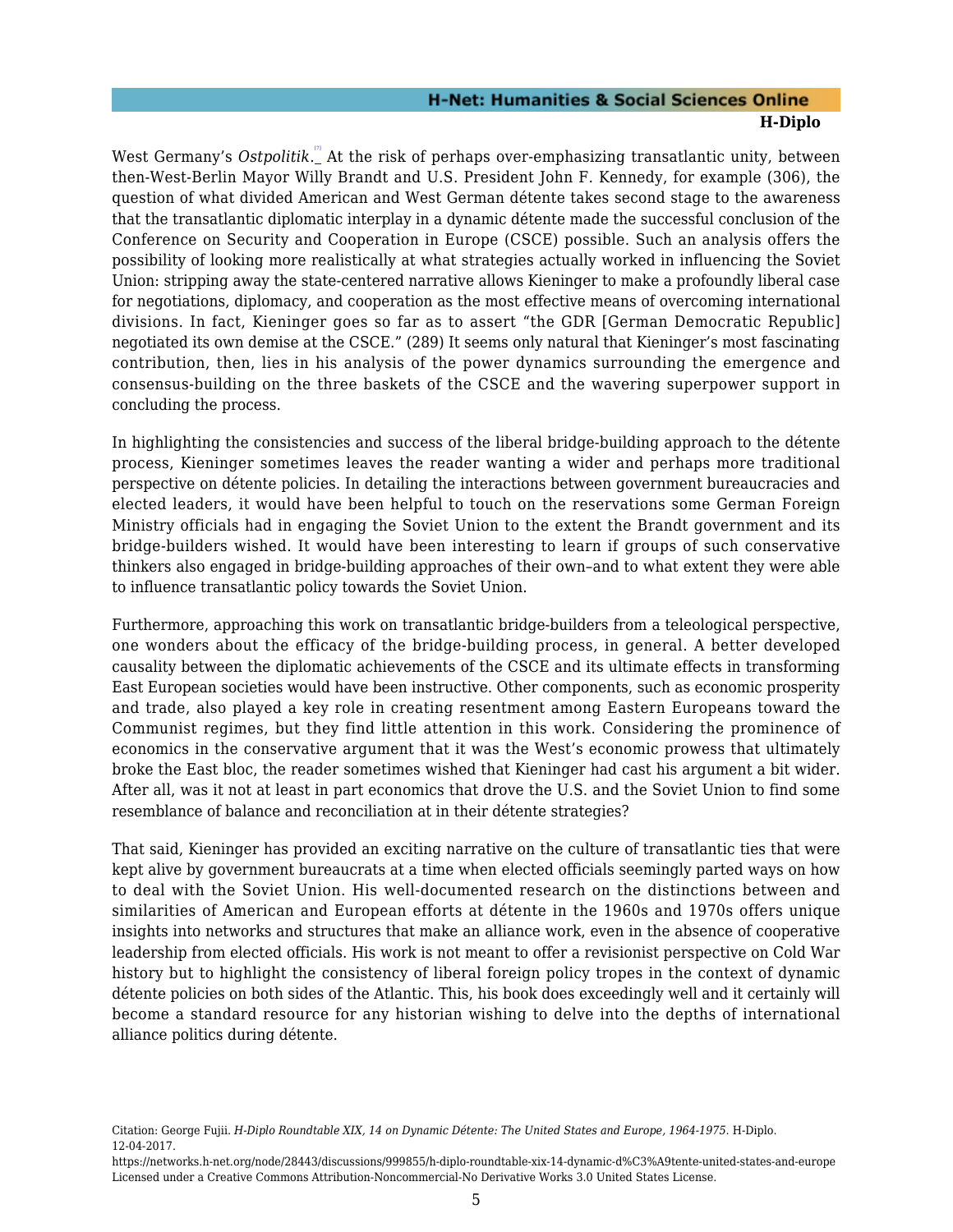<span id="page-7-0"></span>Review by Luke A. Nichter, Texas A&M University–Central Texas

<span id="page-7-1"></span>William Stubbs, the Oxford don and specialist in the constitutional history of England, was known for consulting medieval manuscripts in search of clues to explain the beginning of 'modern' history. In particular, he examined very small changes in human behavior, over the *longue durée*, focusing on kings, barons, and others. This work led him to one of his central conclusions that even though rulers often have taken liberty away from the ruled, somehow liberty managed to survive.\_ Stephan Kieninger's book, *Dynamic Détente: The United States and Europe, 1964-1975,* leaves a similar impression about the survival of détente.

Kieninger argues that "the power of dynamic détente policies transformed Europe in the shadow of the military status quo" (xviii). In addition, since most of the book deals with the Nixon years, "Richard Nixon and Henry Kissinger did not subscribe to the ideas that were at the heart of the transformation approach. But their static détente policy left the transformation approach room to coexist" (xvii). In other words, to paraphrase Mark Twain, we learn that the report of détente's death was exaggerated. Even though the 37<sup>th</sup> President and his National Security Advisor ultimately acted as détente's executioners, as opposed to its earlier champions, nonetheless détente managed to survive.

There is much about this book to like. One of the most useful aspects of Kieninger's work is his frequent and detailed discussion of the historiography throughout. But, for this reviewer, the most impressive detail is the fact that the author so fluently deals with subjects that are highly technical–Mutual and Balanced Force Reduction (MBFR), the Commission on Security and Cooperation in Europe (CSCE)/the Organization for Security and Cooperation in Europe (OSCE), offset negotiations with West Germany, and many others. Those who have immersed themselves in the declassified government records of these subjects know how complicated these negotiations were." Kieninger not only had the courage to tackle them, but to present them with life for nonspecialists. That is no small accomplishment.

<span id="page-7-2"></span>Why did 'dynamic' détente ultimately decline after being championed by Nixon and Kissinger early on? They did pursue bilateral negotiations with the Soviet Union, which produced both the Strategic Arms Limitation Treaty I and the Anti-Ballistic Missile Treaty in May 1972. These efforts were arguably the most significant bilateral achievements of the détente era, and arguments for continued détente. But the focus of Kieninger's work is multilateral détente, a process that was ultimately commandeered by Europeans. We can take away several points from Kieninger's analysis in terms of why Nixon and Kissinger were not more engaged in this process. First, the concept of multilateral détente was not central to the Nixon Doctrine. Instead, Nixon and Kissinger preferred bilateral negotiations. Second, Nixon and Kissinger not only had mistrust when it came to Europeans, but American public opinion polls at the time showed that mistreating Europeans could be good politics in the run-up to the 1972 elections. Third, Nixon and Kissinger were hesitant to negotiate in multilateral forums where they had no seat at the table, e.g. the European Community (EC), or just one voice among many, OSCE or NATO. Finally, pursing multilateral détente was not consistent with Nixon and Kissinger's emphasis on secrecy, bilateral negotiations that they led largely by themselves, and prioritizing improvements in relations with adversaries as opposed to allies.  $\overline{\ }$  For all of these reasons, the surprise is not that détente survived in spite of these barriers, but, as Kieninger shows, *because of them*.

<span id="page-7-3"></span>Citation: George Fujii. *H-Diplo Roundtable XIX, 14 on Dynamic Détente: The United States and Europe, 1964-1975*. H-Diplo. 12-04-2017.

https://networks.h-net.org/node/28443/discussions/999855/h-diplo-roundtable-xix-14-dynamic-d%C3%A9tente-united-states-and-europe Licensed under a Creative Commons Attribution-Noncommercial-No Derivative Works 3.0 United States License.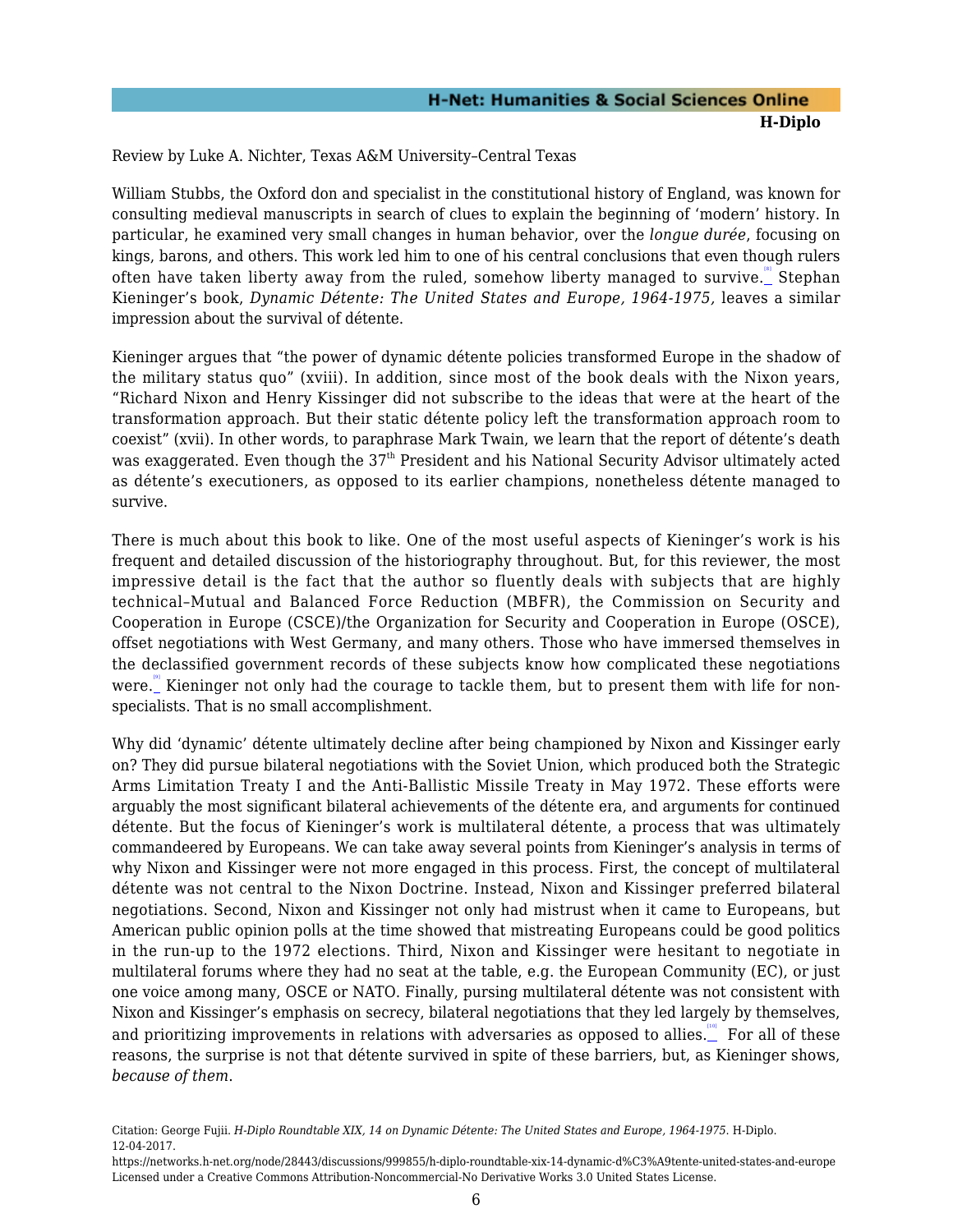In this reviewer's judgment, the book's oversights are more errors of omission rather than commission. There are examples of early Nixon-Kissinger policies that contributed to multilateral détente. But, the question is why did they not last? In some cases we know the answer and in some cases we do not. For example, the appointment of Daniel Patrick Moynihan as Counselor to the President for Urban Affairs gave advocates of multilateral détente direct access to the Oval Office. Even after Moynihan returned to academic life after the first two years of the administration, in order to preserve his tenure at Harvard–boy, what a reception he received!–Nixon continued to seek his counsel. Moynihan was one of the few advisors, other than Director of the Office of Public Liaison Charles Colson, who could keep Nixon on the telephone for longer than two minutes, and often fifteen minutes, and even more if face-to-face. Moynihan was the only presidential advisor, the leader of the 'liberal' staff members, who had the stature to speak freely to Nixon on these issues. This is why Nixon put him in charge of the Committee on the Challenges of Modern Society (CCMS), a NATO committee that Nixon called for in his April 1969 speech in celebration of the alliance's twentieth anniversary.

<span id="page-8-0"></span>The CCMS started meeting later that year, following formal approval by the North Atlantic Council in November, with Moynihan as head of the U.S. representation. At the time, NATO Secretary General Manlio Brosio stated, "The aims of the Committee were seen in the light of Article 2 in the Atlantic Charter and its setting up as an expression of the notion that security depends as much on the vitality of the societies united in the Alliance as on the strength of their armies." $\overset{'''}{\_}$  Nixon's call for the establishment of the CCMS, a non-military focus of NATO that remained part of the alliance's permanent structure until 2006, was intended to mark a formal entrance of the alliance into the détente era. As military cooperation expanded to include political cooperation, the environment and social policy offered new realms for cooperation and partnership both among Western nations and between the East and West...." While Kieninger is correct that Nixon and Kissinger "did not subscribe to the ideas that were at the heart of the transformation approach," examples like the appointment of Moynihan and the creation of the CCMS reflect something more than a Nixon and Kissinger 'static' approach to détente (xvii). For this reviewer, the real question is why this early momentum was lost, but perhaps that is simply explained by the demise of advisors like Moynihan and the retrenchment of the 'conservative' advisors, led by Counselor to the President Arthur Burns. Following Moynihan's departure, it is clear that these polices lost their champion and Oval Office lobbyist.

<span id="page-8-3"></span><span id="page-8-2"></span><span id="page-8-1"></span>The author's fluent engagement with the historiography through the book, which is truly one of the volume's best features, is uneven at times. He may rely too much on the work of Stephen Ambrose. Certainly Ambrose's work on Nixon holds up better than his work on Eisenhower. Missing from the text are Melvin Small's fine work on the Nixon historiography, Richard Moss's work on détente, linkage, and the backchannels (though his dissertation is cited in chapter 4), and some newer works are included in the bibliography but apparently not engaged in the text, e.g. Daniel Sargent's recent book." Also, the book does not appear to substantively address the relationship between domestic politics and détente. For example, Secretary of the Treasury John Connally is never mentioned in the book, yet was arguably the Nixon advisor who was most resistant to the ideas of détente and multilateral negotiations. While there are many examples of the tough-talking Texan on the Nixon tapes, the best example is summed up here:

Nixon: "I have come completely around to the view that Connally so eloquently

Citation: George Fujii. *H-Diplo Roundtable XIX, 14 on Dynamic Détente: The United States and Europe, 1964-1975*. H-Diplo. 12-04-2017.

https://networks.h-net.org/node/28443/discussions/999855/h-diplo-roundtable-xix-14-dynamic-d%C3%A9tente-united-states-and-europe Licensed under a Creative Commons Attribution-Noncommercial-No Derivative Works 3.0 United States License.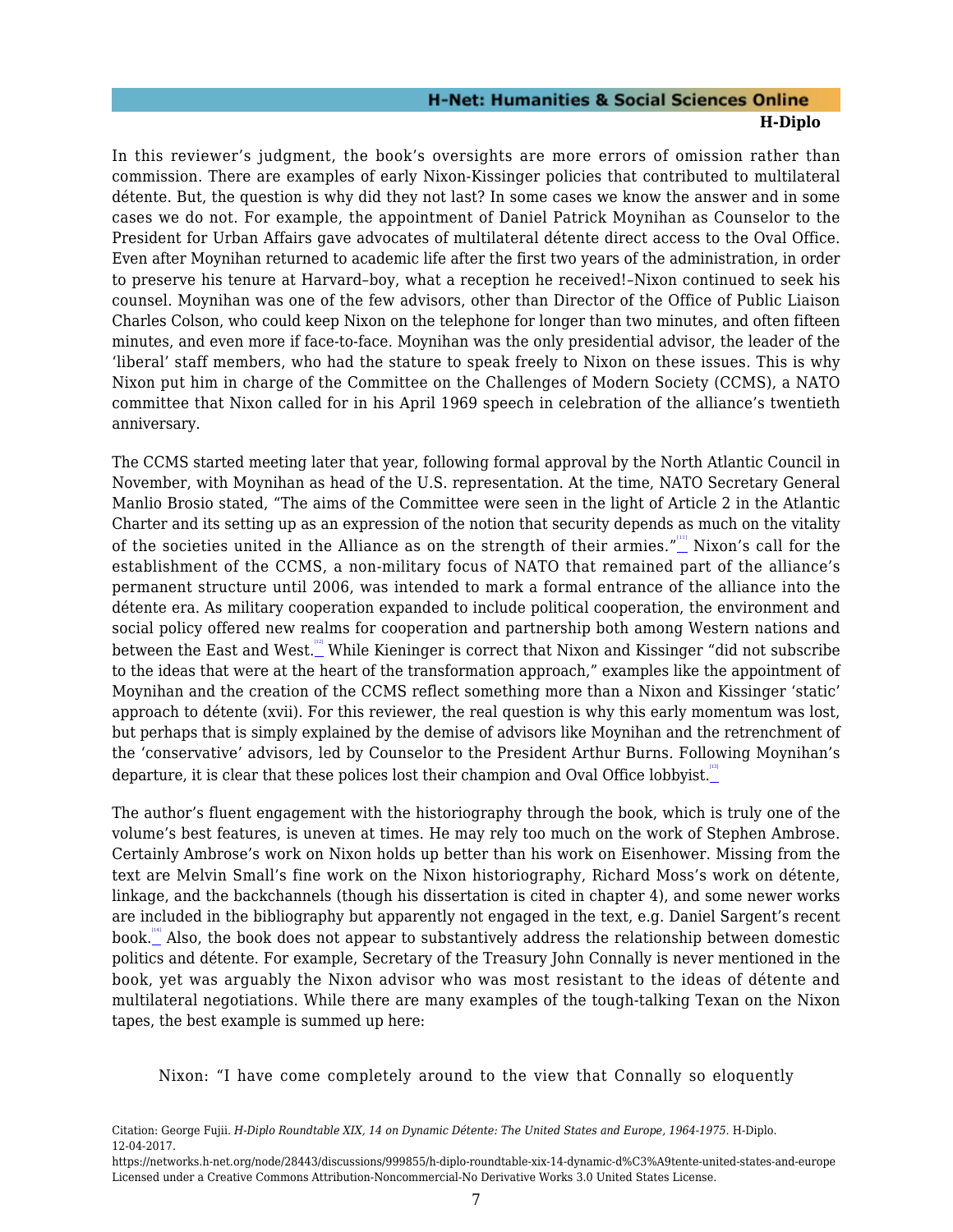expressed a year ago and which we rejected for what then appeared to be good reasons. The way the Europeans are talking today, European unity will not be in our interest, certainly not from a political viewpoint or from an economic viewpoint…What matters now is what we do and we must act effectively and soon or we will create in Europe, a Frankenstein monster, which could prove to be highly detrimental to our interests in the years ahead."<u>"</u>

<span id="page-9-1"></span>The influence of domestic political concerns, and the upcoming presidential election, must be considered when determining why, as Kieninger concludes, Nixon and Kissinger "did not subscribe to the ideas that were at the heart of the transformation approach." (xvii) This is true for any national political leader, but especially so for one who left scholars 3,451 hours of secret recordings, many of which are still unpublished and which contain numerous insights into Nixon and Kissinger's thinking on détente.

The publication of Stephan Kieninger's *Dynamic Détente: The United States and Europe, 1964-1975* fills a critical void in our understanding of détente's rise, fall, and survival, and U.S.-European relations more generally. He shows that while Nixon and Kissinger were eager to throw away détente when it no longer had a domestic political purpose, it was Europeans who acted as keepers of the flame. Kieninger's mastery of a technical set of subjects, and his lucid presentation of them for a more general audience, mean that transatlantic relations during the 1970s have come more into focus than ever before. Thankfully, Kieninger's work is a far better guide to explaining détente's survival than were Stubbs's medieval manuscripts.

#### <span id="page-9-0"></span>Review by Kenneth Weisbrode, Bilkent University

<span id="page-9-2"></span>Stephan Kieninger's study of détente joins the growing literature on the period that culminated in the 1975 Helsinki Final Act and its subsequent review conferences. This literature includes a number of familiar works\_" as well as edited volumes.\_" Kieninger's book makes two significant contributions: it extends and gives greater precision to the history of this policy in the United States; and it deepens an understanding of American officialdom by tracing how extensively this policy was debated, promoted, and resisted within the U.S. government. Of these contributions, it is the second one in particular that is unsurpassed in the historical literature on détente.

<span id="page-9-3"></span>A glance at Kieninger's book might suggest a traditional diplomatic history. It is more than that. In showing that "dynamic détente" (a term borrowed from Jacques Andréani, the French diplomat) extended from the early 1950s into the 1970s, Kieninger challenges the standard periodization of the Cold War, or at least the American side of it, with regard to Europe. This periodization is a legacy of John Lewis Gaddis' *Strategies of Containment,*\_which paired successive American administrations with approaches to containment, and relayed the latter as a theme with variations, each in contradistinction to its predecessors and at times appearing divorced from whatever else may have been happening around the world. "Dynamic détente," however, was crafted in league with other governments, and was arguably more consonant and conversant with their actual aims and interests. It also outlasted the efforts of some Americans to bury or reinvent it. From the Eisenhower

Citation: George Fujii. *H-Diplo Roundtable XIX, 14 on Dynamic Détente: The United States and Europe, 1964-1975*. H-Diplo. 12-04-2017.

https://networks.h-net.org/node/28443/discussions/999855/h-diplo-roundtable-xix-14-dynamic-d%C3%A9tente-united-states-and-europe Licensed under a Creative Commons Attribution-Noncommercial-No Derivative Works 3.0 United States License.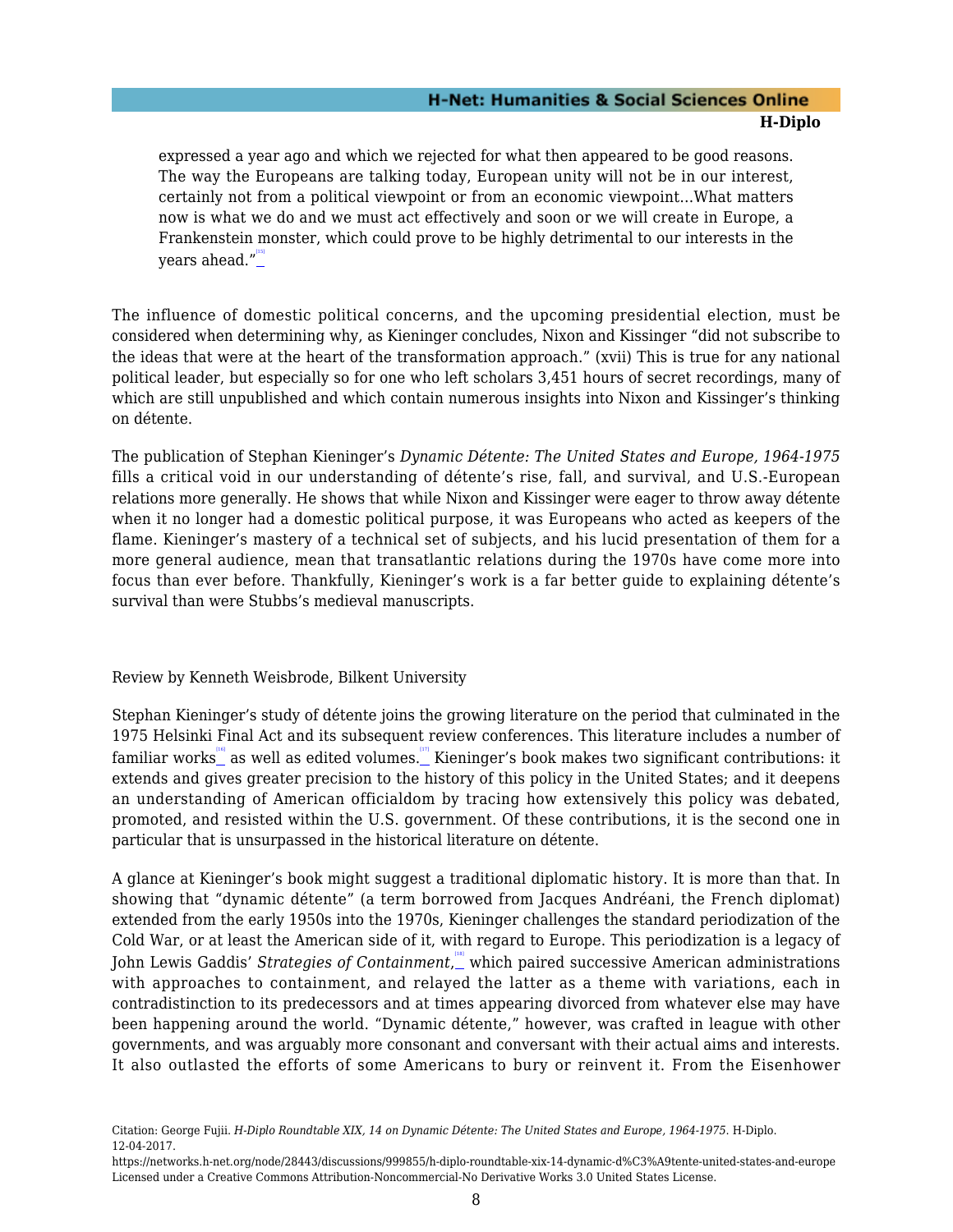administration to the Ford administration, every president came around to seeing the value of the policy; and, although all may not have backed it with the passion of the converted, they nevertheless continued to advance it.

This was true for no one more than President Richard Nixon, whose administration dominates Kieninger's book. Kieninger reminds us how important and controversial Europe was to U.S. foreign policy during the 1970s when so much of public attention was directed elsewhere. He demonstrates convincingly that Nixon and his celebrated aide, Henry Kissinger, were not only misguided about 'détente'—their signature policy—but also outmaneuvered by the proponents of a different type of détente—dynamic détente—within their own administration.

How and why did it happen?

The book offers three answers. First, the Nixon-Kissinger version of détente, which Kieninger calls "static" (86 et seq.) but which resembled more an entente or condominium with the Soviet Union, may have made some sense for parts of Asia and other areas of the world, but was poorly suited to a liberalizing Europe, especially Western Europe, in the early 1970s. Second, dynamic détente, which had been bolstered by the "bridge building" and "peaceful engagement" initiatives of the Johnson administration, had by now acquired a committed and well-placed group of adherents on both sides of the Atlantic who were determined to see it succeed. Third, these adherents, by their skillful and persistent mastery of institutions, networks, and negotiations, manipulated their political bosses into carrying out this policy.

<span id="page-10-0"></span>Kieninger gives a useful corrective, and not only from an American point of view. It suggests, for example, that future historians may ask less often how wise or wicked Henry Kissinger was, and instead how much he really mattered, at least in this case. In Kieninger's account, Kissinger appears less an Otto von Bismarck or a Klemens von Metternich than a Friedrich von Gentz—something that would come as little surprise to the officials who worked most closely with Kissinger during this period and to whom he dedicated his best-selling primer, *Diplomacy*. [\[19\]](#page-20-0) Not all were so critical of him—indeed, some admired him—but many also tended to dismiss him as an academician or theorist. Many, too, were quite happy to have Kissinger there, for in addition to the attention he drew to himself and to his desire to promote the diplomatic arts, he was sufficiently abstract-minded to allow space for the professionals to get on with their jobs, that is, what they saw as their craft. Kissinger depicted this bias the other way around, and was happy to give bureaucrats 'busy work' to do while he got on with statecraft. The real story is more complex: each made use of the other as various 'backchannels' alternately provoked and cancelled out one another's influence on policy, or at least multiplied the potential costs and benefits of cooptation within the bureaucracy. In spite of copious references to works that feature Kissinger front and center, Kieninger's book is written from a bureaucratic—specifically the State Department's—perspective.

<span id="page-10-1"></span>At this point I must disclose a bias: one of the bureaucrats whose work Kieninger describes at length is the foreign service officer, James Goodby, with whom I have collaborated on a number of articles. I have been influenced strongly by his thinking and by his rendition of the negotiations leading up to the Helsinki Final Act, in which he and his colleagues at the U.S. NATO mission played a significant role at nearly every stage. Thus my view at times goes against that of some of the standard literature on Helsinki and the Conference on Security and Cooperation in Europe (CSCE), best summarized in

Citation: George Fujii. *H-Diplo Roundtable XIX, 14 on Dynamic Détente: The United States and Europe, 1964-1975*. H-Diplo. 12-04-2017.

https://networks.h-net.org/node/28443/discussions/999855/h-diplo-roundtable-xix-14-dynamic-d%C3%A9tente-united-states-and-europe Licensed under a Creative Commons Attribution-Noncommercial-No Derivative Works 3.0 United States License.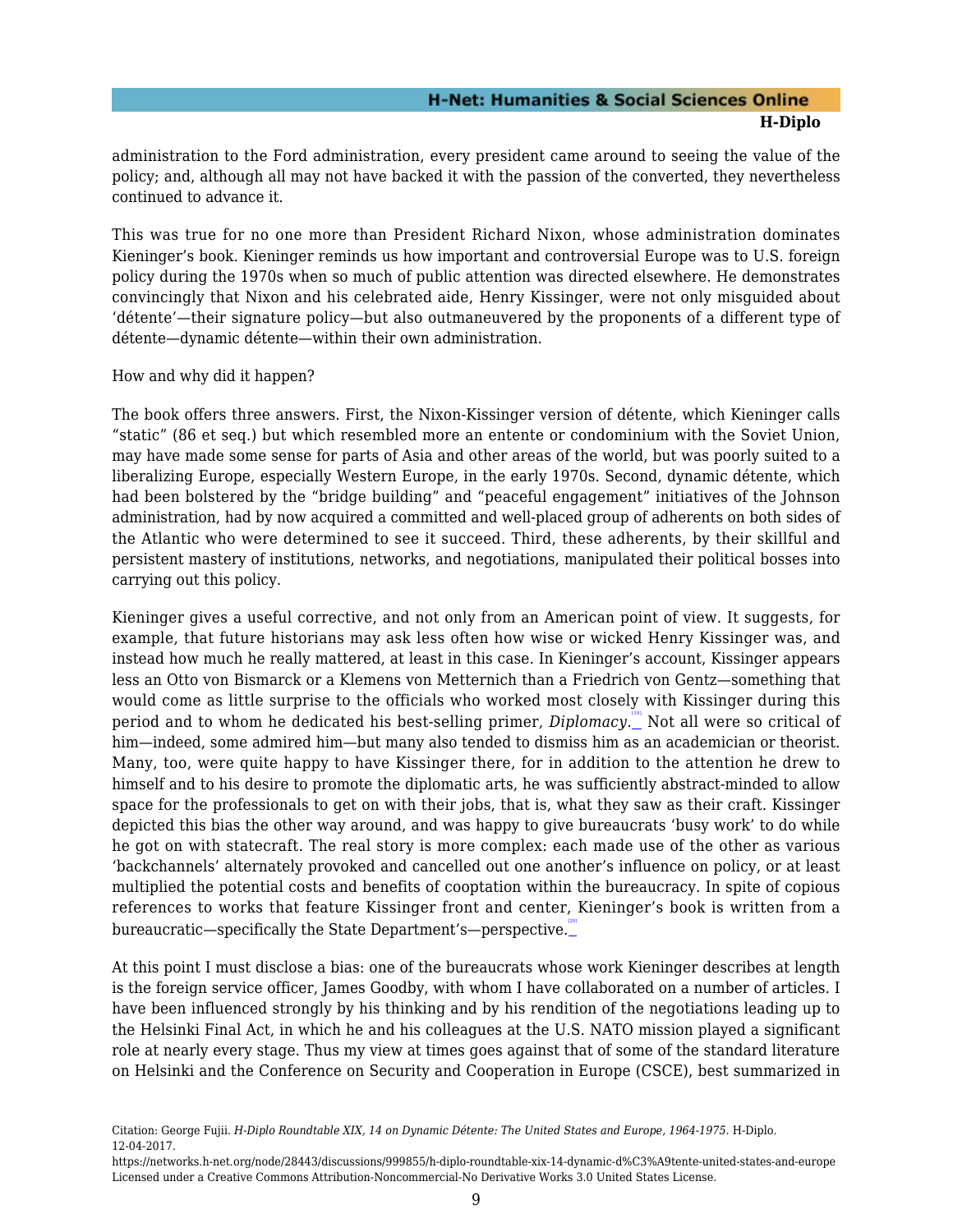Sarah Snyder's monograph, which, despite her diligent use of U.S. sources, asserts, "… the United States was less focused on developing the form and substance of the conference, and the European allies ultimately led the efforts to protect Western interests in the conference preparations." Snyder has singled out Goodby's account as one that "may overemphasize the influence of American diplomats on Western European CSCE policy."<sup>""</sup> Kieninger reports the views of allies for the most part directly from their own sources, yet his account is more consistent with Goodby's (194-98).

<span id="page-11-3"></span><span id="page-11-2"></span><span id="page-11-1"></span><span id="page-11-0"></span>Ascribing credit here matters because, according to Kieninger, dynamic détente in the United States succeeded insofar as it was sustained in the main not from above but from below. He has written that some of the people behind this effort were opportunists, citing a footnote in my book *Atlantic Century* where I make the distinction between opportunism and the approach he had previously described elsewhere [\[23\]](#page-20-4) and which he extends here: a contending strategy of détente. This may well be a distinction without difference, because Kieninger's use of the term opportunism, like my own, does not refer to bureaucratic advantage per se, but to the opportunities taken from within the bureaucracy for broader goals that may or may not be termed strategic. $\mathbb{L}^{\mathbb{N}^d}$  Yet there remains in Kieninger's study some ambiguity, perhaps even some confusion, between policy, however deliberate, and broader strategy. This depiction, again, of the Cold War is seen in the work of Gaddis and others, like that of Gaddis's pupil, Jeremi Suri, who has written specifically on Kieninger's period.\_ Their variations are labeled strategies, and these strategies, in turn, presumably determined operational and tactical policies. But then what was 'containment'? Gaddis has called it a 'grand strategy' but to many people, especially those working in government, containment was simply a policy or at most a doctrine. This, too, may have been their understanding of dynamic détente.

<span id="page-11-4"></span>Bureaucrats are not usually known for their mastery of 'grand strategy.' They implement policies. They also design and shape those policies by advising leaders, crafting messages, and managing initiatives. Their opportunism, to the extent that they are conscious of it, is ideally in the service of a policy for which there is already a political consensus in place and which has, in their judgment, some likelihood of success. The promotion of 'freer movement' in the CSCE negotiations was one such policy. It arose in response to a Soviet initiative (the Budapest Appeal of March 1969) and a set of proposals—in other words, as a concession to demand by reciprocity. It now may appear to have been a rather masterful means to cause strain and ultimately crisis across the Soviet bloc, and even in the Soviet Union itself. But the evidence for such mastery, though suggested at times, even by some of Kieninger's bureaucratic actors, is not causally definitive. If the policy had been understood and made explicit in this way, it would have recalled the dogma of "rollback," which was rejected as far back as 1953 by supporters of dynamic détente, including President Dwight Eisenhower (5-11; cf. 274 n.113). It was also the reason that Francis Bator, the main author of Lyndon Johnson's October 1966 speech (49-54) was so livid that Zbigniew Brzezinski, then working in the bowels of the State Department, took credit for writing the speech after having contributed only a couple of lines; when word of this got out, Soviet propagandists were able to denounce it as a devious bit of rollback—precisely the thing for which Brzezinski was then and later much better known.

The early U.S. embrace of freer movement, and of the CSCE itself, may well suggest that the Cold War was brought to an end through the deployment of dynamic détente. I would not disagree on principle. But for me it goes too far to say that this was the result of a clever strategy on the part of one or more of the Western governments. For that would only play into the idea that one side clearly

Citation: George Fujii. *H-Diplo Roundtable XIX, 14 on Dynamic Détente: The United States and Europe, 1964-1975*. H-Diplo. 12-04-2017.

https://networks.h-net.org/node/28443/discussions/999855/h-diplo-roundtable-xix-14-dynamic-d%C3%A9tente-united-states-and-europe Licensed under a Creative Commons Attribution-Noncommercial-No Derivative Works 3.0 United States License.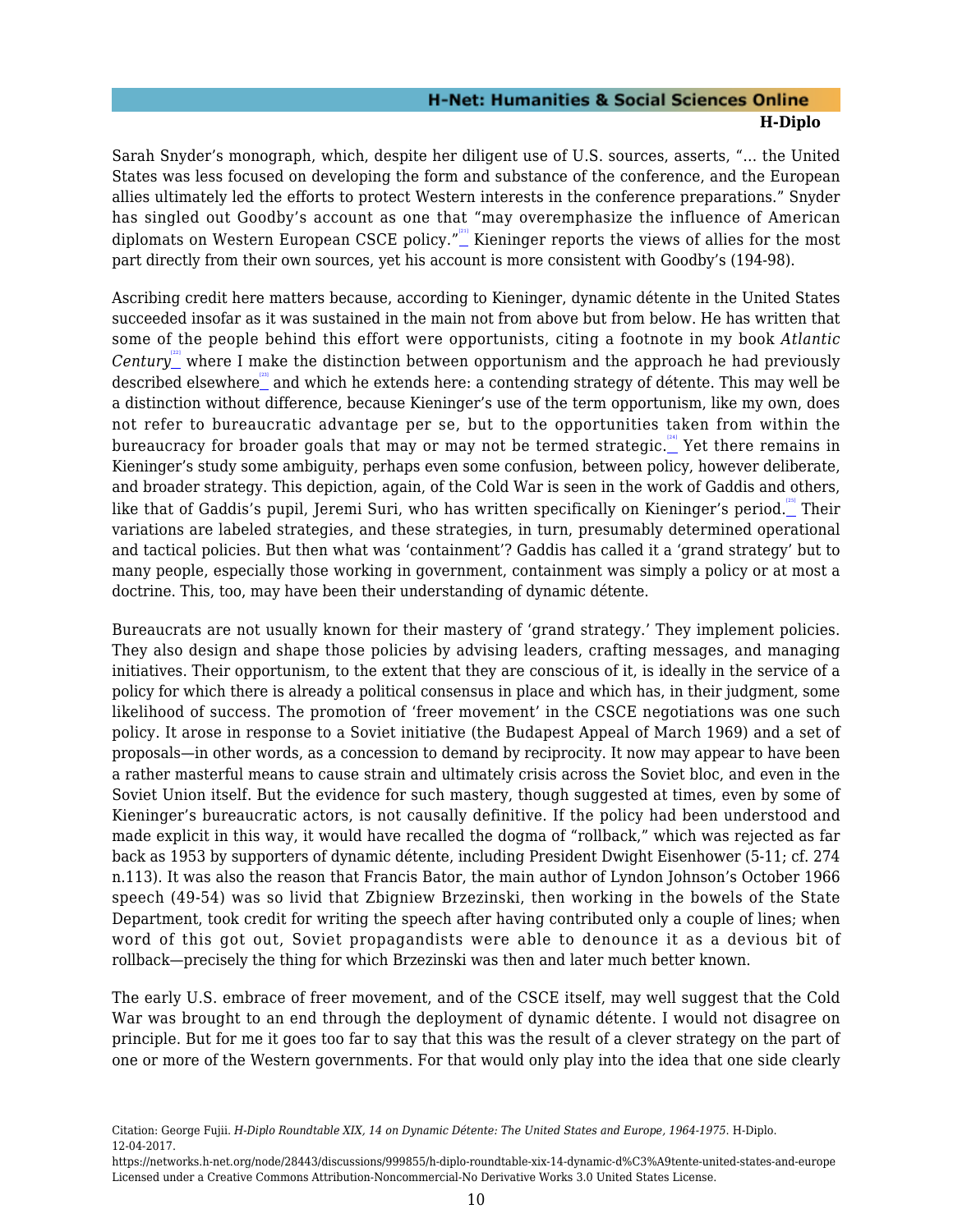won the Cold War and another clearly lost it, or even, that it ended peacefully after one side forfeited and liquidated itself under pressure. This may all be true, or may be seen to be true, as more evidence comes to light. But at the time of writing, the Cold War—its prolongation and/or its end—is not the whole story, or even the central theme, of this book.

Rather, dynamic détente was a means to a related, perhaps higher, end: peace in Europe, and by extension, peace between America and Europe. This was an end that predated the Cold War and was once hoped to transcend it. It was important not only for Europeans who saw it as a necessary step for moving beyond the logic of perpetual warfare, but also for Americans, who perceived it as a means toward the redefinition of their country's world role and reputation—a redefinition which would not take place mainly by a destiny to fulfill in Asia, as some had said during the nineteenth and twentieth centuries (and as some still do today), but instead by joining with Europeans to supersede what had been a long series of rivalries that extended from Europe to the rest of the world. Instead, they would assert in progressive collaboration what came to be called Western power and, with that, the development of Western leadership based on multilateral institutions and norms, alongside growing economic interdependence, within and beyond the West.

Over time, this version of the West came to be called Euro-Atlantic, and was portrayed less as a product or protagonist of the Cold War than as an aspirational component of international society. Note here how some of Kieninger's characters—the public servants Arthur Hartman and Henry Owen, for example—had long been close to the reputed father of the European movement, Jean Monnet, and were fervent proponents of Monnet's integrationist approach to regional peace. The CSCE, then, suggested such a harmonization of interests and worldviews: the agreement by all the members of the Euro-Atlantic region upon a single map and a single set of standards that could, in theory, lead to their forming a single peaceful and prosperous community. To the extent that there was one, this was the strategic aim, not mobilizing civil society to tear apart the Soviet Empire, however much some people on both sides of the Iron Curtain may have suspected a more devious rationale at play.

<span id="page-12-1"></span><span id="page-12-0"></span>There were some important side effects to dynamic détente. During the CSCE negotiations, for example, the member-states of the European Community came to develop and promote a common external role. [\[26\]](#page-20-7) Dynamic détente also succeeded in making formal an interdependence between 'hard' subjects—military arsenals and deployments—and 'soft' political, cultural, and social integration, as the Helsinki Final Act had stipulated. Interdependence thus extended to the four diplomatic components of détente in Europe: the Berlin Quadripartite negotiations, CSCE, the two Strategic Arms Limitation Treaties [SALT], and the Mutual and Balanced Force Reduction talks [MBFR] (84, 86-87). These were indeed interrelated but their manner of interrelation was the opposite to the one Nixon and Kissinger (and, arguably, their Soviet counterparts) had intended by the use of 'linkage'; the latter two negotiations became conditioned by—and arguably in the case of the first, dependent upon—the former two, but not the other way around. As interrelatedness gave way to interdependence, the four came to resemble a policy counterpart to the West German politician Egon Bahr's well-known slogan, *Wandel durch Annäherung*, change through rapprochement. Kissinger himself liked to speak this way, referring, usually in retrospect, to pieces or elements of a policy converging. He would present it not as a theme with variations but rather as a coda superimposed upon the main body of a composition. That convergences or conjunctions were later shown to have been more fortunate than intended, or even to have been inadvertent, as Daniel Sargent's book  $\mathbb{L}^{\mathbb{R}^n}$ 

<span id="page-12-2"></span>Citation: George Fujii. *H-Diplo Roundtable XIX, 14 on Dynamic Détente: The United States and Europe, 1964-1975*. H-Diplo. 12-04-2017.

https://networks.h-net.org/node/28443/discussions/999855/h-diplo-roundtable-xix-14-dynamic-d%C3%A9tente-united-states-and-europe Licensed under a Creative Commons Attribution-Noncommercial-No Derivative Works 3.0 United States License.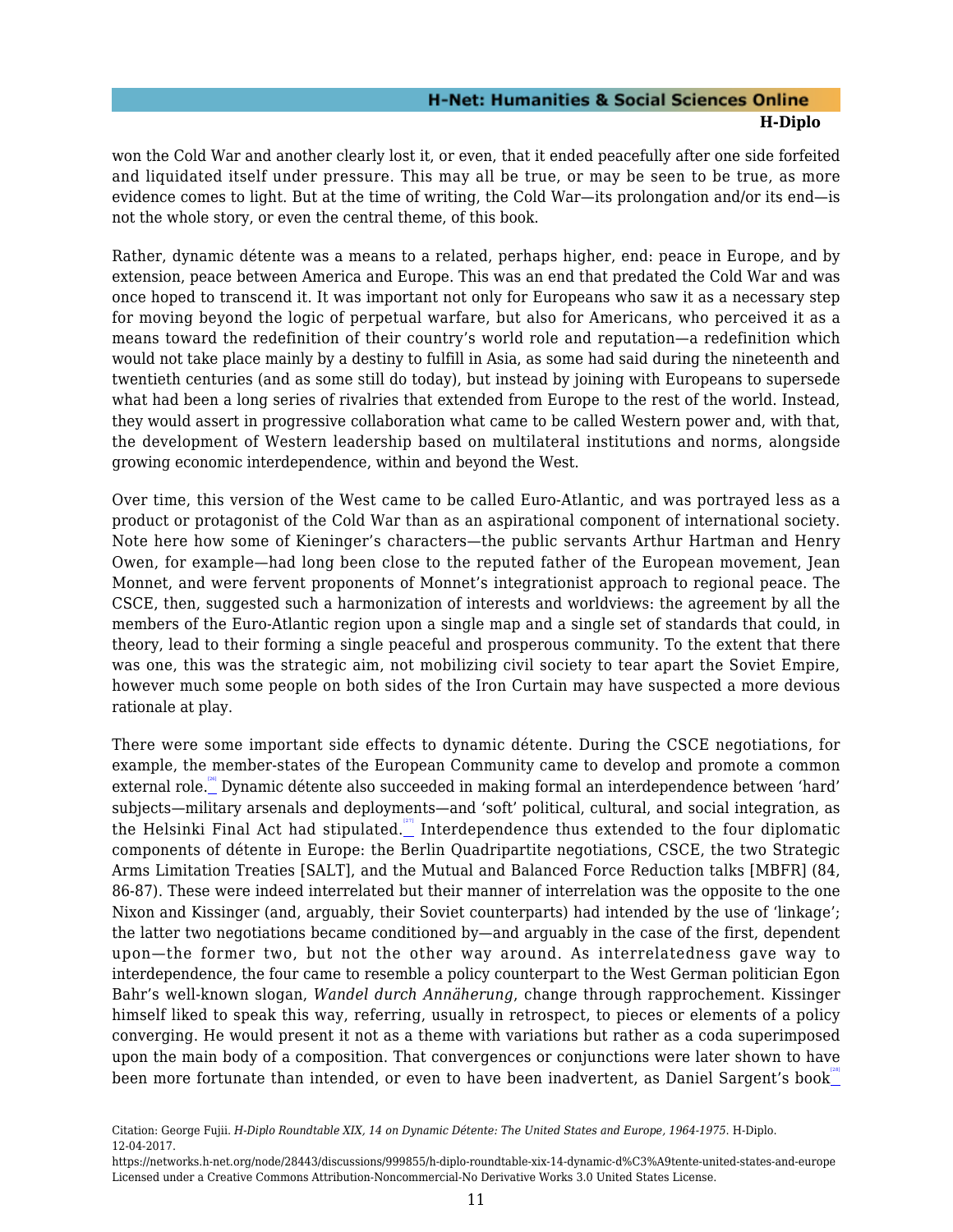illustrates on several subjects, need not mean that Nixon and Kissinger were any less strategicminded or even brilliant; merely that their preferred strategies were not well aligned with actual policies, at least initially.

In the case of the CSCE, this resulted in a complicated—and, at least to historians, practically undetectable—game of signaling whereby the Nixon administration and their Soviet interlocutors would set out with one set of priorities, and some West Europeans, taking a cue from the quiet encouragement of American bureaucrats, would set out with another, politicians then would protest the confusion, and the caravan would move on. Kieninger has summarized this process well:

Time and again, the West Europeans resisted Nixon's and Kissinger's efforts to tone down the substance of NATO's CSCE agenda. The intransigence of the West Europeans gave the bridge builders the cover to continue their policy…. Kissinger could not bring his European partners to trim their ambitious objectives to the CSCE. Therefore, the Soviets were not prepared to deliver concessions in MBFR. In the autumn of 1974, Kissinger's status quo détente was stuck: SALT was stalemated, MBFR was deadlocked, and the prospects for the expansion of U.S. trade with the Soviet Union were gloomy… Eventually, Kissinger came to support the dynamic détente that he had almost been killing during the previous years. The Bureau of European Affairs gained more leverage. Finally, Kissinger followed the advice of the bridge builders in his own department (313).

<span id="page-13-0"></span>Snyder also has partly acknowledged this point: "Although the United States was less involved in the planning than its allies, its position was of particular importance given attempts to maintain harmony within the Atlantic Alliance." $\overset{''^{29}}{-}$  Kieninger has shown exactly how this worked, or 'functioned,' as bureaucrats, especially Monnet-inspired ones, like to say.

In addition to this, there was the extension of the continuous mode of diplomacy to civil society through the Helsinki review conferences and watch groups. My only criticism of Kieninger's book is that it appears to take Kissinger's side here in dismissing the value of these efforts and the authority of the U.S. Helsinki Commission (294-295). The work of the Commission gave both concrete support and an important morale boost to those involved in the implementation of the Final Act, which Kieninger later concedes in a footnote (303n133). Morale boosts mattered to Helsinki Watch Groups in the U.S. and elsewhere, and Snyder's and Sargent's books show this particuarly well. It was understandable that Kissinger would treat this sort of interference as a scolding exercise unworthy of his attention, even as it sells short the work of Millicent Fenwick, Dante Fascell, and the other members of the Commission and its staff who kept public attention focused on the humanitarian provisions of the Helsinki Final Act, namely freer movement.

<span id="page-13-1"></span>At Helsinki, President Gerald Ford made the noble statement: "History will judge this Conference not by what we say here today, but by what we do tomorrow—not by the promises we make, but by the promises we keep." $\overset{\text{\tiny{[10]}}}{-}$  The tenor of his statement may be what Kieninger means by his emphasis on dynamic détente's 'durability.' To historians, the point is related to policy continuity, which can be overlooked by so much emphasis on change, transformation, and other ruptures in most histories of

Citation: George Fujii. *H-Diplo Roundtable XIX, 14 on Dynamic Détente: The United States and Europe, 1964-1975*. H-Diplo. 12-04-2017.

https://networks.h-net.org/node/28443/discussions/999855/h-diplo-roundtable-xix-14-dynamic-d%C3%A9tente-united-states-and-europe Licensed under a Creative Commons Attribution-Noncommercial-No Derivative Works 3.0 United States License.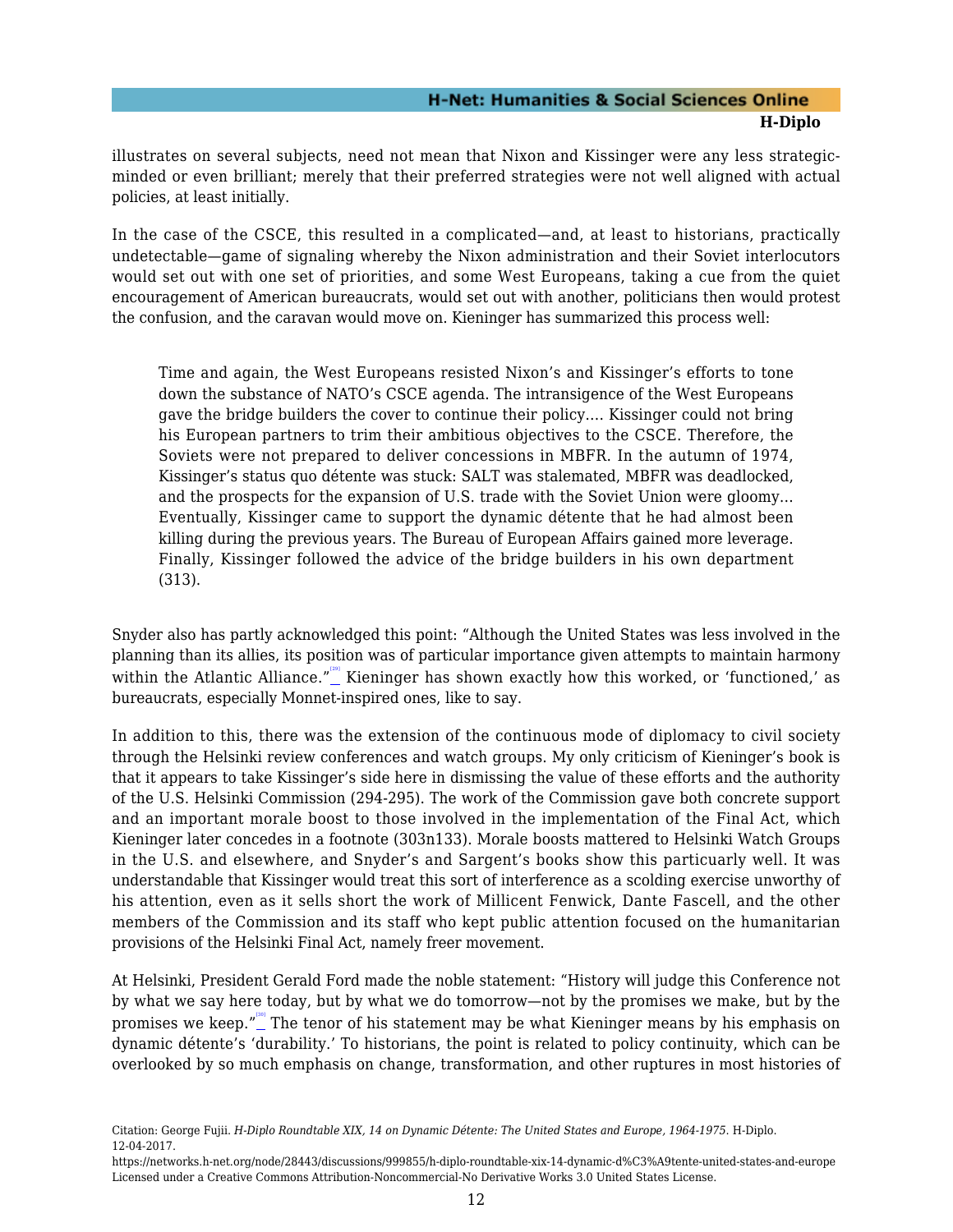this period. With dynamic détente, it was a case of transformation by continuity, as the adjective 'dynamic' suggests. Kieninger's detailed reconstruction of East-West diplomacy, especially that involving Americans and Germans, demonstrates that durability as well as continuity succeeded through the tenacity of its advocates, by the pragmatism and even the opportunism of those at the highest levels of government, and, finally, by the aptness of the policy's central axiom, combining security with freedom, to the European reality of the 1970s.

So neat a conclusion risks sounding self-fulfilling. Was this really the case? An answer to that question may come down to whether one endorses the view, following Suri, that détente was designed to oversee a necessary and salutary period of international stability, or whether détente understood as *Ostpolitik*—a loosening of tensions amid changes in the condition that brought them about—could result in greater progress. Kieninger ultimately uses an optimal tool here to square the circle between security and freedom, and between static and dynamic détente: the former made possible the latter, the latter underwrote acceptance of the former, and it was probably all for the best. He may be correct, but one cannot support that conclusion fully without a parallel history of the 1980s. There was then another fortunate historical convergence—between a fervent proponent of both formulae, General Secretary Mikhail Gorbachev, and a fervent opponent, President Ronald Reagan: "I don't want a tête-à-tête—the next thing will be détente!"\_ Had Reagan and Gorbachev not come along and done all that they did to end the Cold War, would dynamic détente today be seen in a different light? Probably. History, as we know, does not neatly pose one set of aims against all others, nor does it allow for the reconstruction of motivation as fact. Historians will continue to argue over such things, as well they should, as more distance is put between the time of argument and the late twentieth century. For now there is still no consensus on how or why the Cold War ended so peacefully, just as there were and remain multiple definitions of the 'West.'

<span id="page-14-1"></span><span id="page-14-0"></span>On the subject of less fortunate conjunctions, it is worth noting a rather different reality today. Although there is in place a successor to the SALT treaties, the Intermediate-Range Nuclear Forces Treaty is no longer being fully enforced, nor is the Conventional Armed Forces in Europe Treaty, the successor to the MBFR. $\overset{\text{\tiny{[3]}}}{-}$  The Helsinki Final Act has been violated many times, most blatantly and brutally in Ukraine. There are walls going up across Europe, and freer movement seems every day more like a relic of another era. Have the principles and norms that made détente dynamic just stalled, or have they begun to recede? Future historians will almost certainly argue over when and why Europe again became a breeding ground of geopolitical and ideological rivalry. One place they could look for answers, following Kieninger, is among the attitudes and influence of particular actors at the middle level of bureaucracies.

Not everyone will be content with so modest an emphasis. Many pages, for instance, continue to be written by and about Henry Kissinger; yet on the CSCE, which must rate alongside the formidable work in Asia as an important diplomatic victory of Kissinger's tenure but for a continent he considered partly his home turf, he was often wrong, dismissive, short-sighted, over-confident, and self-defeating, until his belated conversion. By contrast, it has taken many decades for the public servants one meets in Kieninger's pages—Stan Resor, Franz-Michael Skjold Mellbin, Marty Hillenbrand, George Vest, Jacques Andréani, Jock Dean, Crispin Tickell, Francis Bator, and many others—to receive serious historical attention. They were usually right. Will their successors someday be so recognized?

Citation: George Fujii. *H-Diplo Roundtable XIX, 14 on Dynamic Détente: The United States and Europe, 1964-1975*. H-Diplo. 12-04-2017.

https://networks.h-net.org/node/28443/discussions/999855/h-diplo-roundtable-xix-14-dynamic-d%C3%A9tente-united-states-and-europe Licensed under a Creative Commons Attribution-Noncommercial-No Derivative Works 3.0 United States License.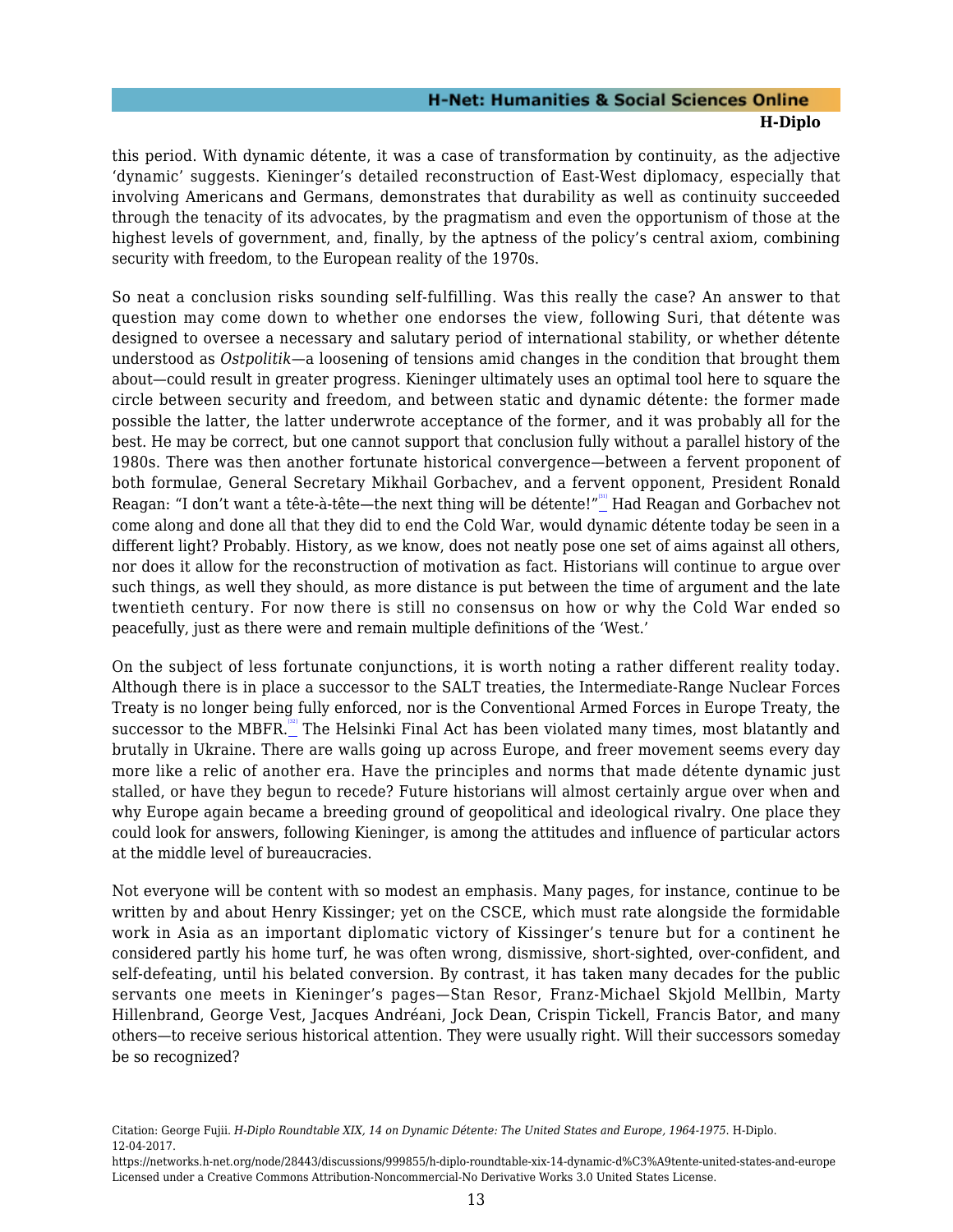<span id="page-15-0"></span>Author's Response by Stephan Kieninger, Independent Historian

I should like to begin by thanking Tom Maddux of H-Diplo for setting up and preparing the roundtable and the three reviewers for the insightful commentary on my book. I am glad that Thomas Schwartz agreed to write the introduction, and I am delighted to receive feedback from Kenneth Weisbrode, Werner Lippert, and Luke Nichter, particularly as it is so positive. I greatly appreciate their constructive reviews and the opportunity to reflect on their comments.

<span id="page-15-1"></span>My basic aim in writing the book was to shed new light on the interdependence between power and mission in U.S. foreign policy, and my main argument is that dynamic détente policies made it possible to square the circle and to foster both security and liberalizing changes. Détente did not freeze the division of Europe: The power of dynamic détente policies transformed Europe in the shadow of the military status quo. Moreover, I argue that the transformative effects of the Helsinki Final Act were clearly intended by the proponents of dynamic détente policies. Kenneth Weisbrode touches a particularly important point with regards to the existence of a coordinated Western transformation scheme pertaining to the provisions on the freer movement of people, information, and ideas under Basket III of the Helsinki Final Act. Weisbrode writes that this "would play into the idea that one side clearly won the Cold War and another clearly lost, or even, that it ended peacefully after one side forfeited and liquidated itself under pressure". I believe that dynamic détente was conceived as a win-win situation: Policymakers in the U.S. Department of State and in Western Europe envisaged the stability enabled by détente as a precondition for change, as Communist regimes saw a sense of security as a prerequisite for opening up their societies to Western influence over time. Change needed time and international order. Thus, President Lyndon Johnson conceived arms control, trade, and non-proliferation as gate openers for détente entailing crucial benefits for the Soviet Union. Moreover, as Weisbrode notes, the masterminds of Lyndon Johnson's peaceful engagement were keen to camouflage the potentially subversive aspects of their policies. As Weisbrode puts it: "If the policy had been understood and made explicit this way, it would have recalled the dogma of 'rollback'."

All three reviewers comment on the compatibility between static and dynamic détente policies emphasizing that President Richard Nixon's and Secretary of State Henry Kissinger's static approach left the transformation strategy room to co-exist. Both Nixon and the bridge builders needed the stabilization of East-West relations. In Nixon's and Kissinger's balance of power policy, stability was essential to cement the allegedly endangered status quo in Europe. The bridge builders were more self-confident in their aims: They envisaged stability in international relations as a precondition to perforate the Iron Curtain and to multiply contacts, communication, and cooperation on all societal levels. I am glad that all three reviewers provided in depth-comments on the evolution of dynamic détente policies and their relevance for the negotiations on the road to the Helsinki Final Act in 1975 and beyond.

Another aim of my book was to shed new light on the interconnection between hard and soft factors. Thus, I looked into several dimensions of détente. Arms control had crucial relevance for the flaws of military détente. Technical aspects such as the invention of hydra-headed Intercontinental Ballistic Missiles had bold political ramifications for the overall process. It's encouraging that the reviewers

Citation: George Fujii. *H-Diplo Roundtable XIX, 14 on Dynamic Détente: The United States and Europe, 1964-1975*. H-Diplo. 12-04-2017.

https://networks.h-net.org/node/28443/discussions/999855/h-diplo-roundtable-xix-14-dynamic-d%C3%A9tente-united-states-and-europe Licensed under a Creative Commons Attribution-Noncommercial-No Derivative Works 3.0 United States License.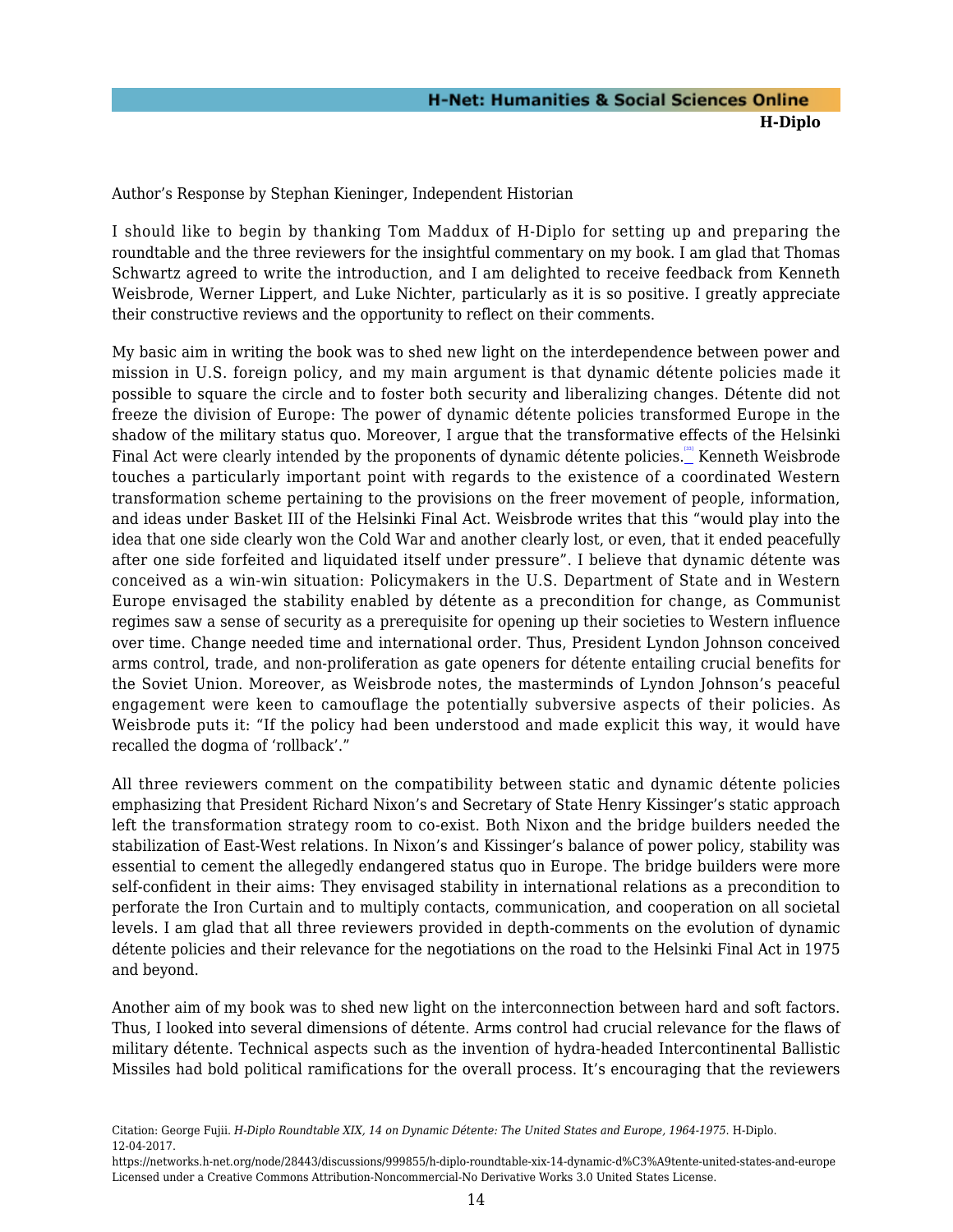<span id="page-16-0"></span>appreciated the technical aspects of my book. It was worth the trouble to write it and to inquire into these issues. One of my major conclusion pertains to the lack of a meaningful military détente during the 1970s – it only emerged in the mid-1980s. Why then did détente survive, how could it be protected from the global Cold War, and why did it blossom again during the Ronald Reagan/Mikhail Gorbachev years? Currently, I'm finishing a book manuscript trying to offer some new explanations arguing that the crisis in U.S.-Soviet relations was compensated by policy initiatives from small- and medium-sized European countries. [\[34\]](#page-21-1) The expansion of pan-European trade and the multiple dimensions of the Helsinki process were key factors for the longevity of cooperative security policies. My research ties with Oliver Bange's and Poul Villaume's book on the "Long Détente" and their findings on the roots, relevance and persistence of détente in Europe. $\overset{\text{\tiny def}}{=}$  These questions will also be addressed in two forthcoming volumes by Sarah Snyder/Nicolas Badalassi and Jussi Hanhimäki/Barbara Zanchetta/Bernhard Blumenau.

<span id="page-16-2"></span><span id="page-16-1"></span>All the reviewers elaborated on the limits of détente. After all, détente did not remove the fundamental dissent over values, ideology and the global order. Détente was limited to the emergence of cooperative security policies in Europe and its transatlantic and Eurasian frameworks. The U.S. objective was to enmesh the Soviet Union in a matrix of relations with the West that would restrain the further extension its global influence. The Soviet leadership rejected the idea of restraint. Détente brought the Soviet Union nuclear parity and the recognition of equality as the legitimate second global power. The Soviet leaders saw peaceful coexistence as a means to accelerate the revolutionary class struggle and the global Cold War. Actually, the limits of détente were an integral part of its concept. As Gottfried Niedhart put it: "The controversy over détente was essentially about the meaning of détente". The differing interpretations of the Helsinki Final Act underlined the problem that the leaders in Washington and Moscow understood détente in entirely different ways. The Soviet Union and its allies highlighted its static elements – the inviolability of frontiers and the principle of non-interference in the domestic affairs of other states. The West focused on Helsinki's dynamic potential insisting on the human rights and human contacts provisions as well as on the possibility of a peaceful changes of frontiers.

<span id="page-16-3"></span>Last but not least, I would like to address Werner Lippert's important point that "it would have been interesting to learn if groups of […] conservative thinkers [in Germany] also engaged in bridgebuilding approaches of their own – and to what extent they were able to influence transatlantic policy towards the Soviet Union". First of all, during the Grand Coalition Government, particularly Chancellor Kurt Georg Kiesinger and his foreign policy adviser Günter Diehl made decisive contributions to the emergence of the blueprint for Ostpolitik. Diehl was Director of the Policy Planning Staff at the Foreign Office, and the brain-storming sessions at the trilateral planning meetings between the U.S., British and German planners were key for the evolution of the transformation strategy behind Ostpolitik. It was a fascinating experience for me to use the rich papers of the State Department' Policy Planning Staff at the U.S. National Archives and to investigate the birth-pangs of dynamic détente policies as well as the transatlantic transfer of ideas behind it (see chapters two and three in the book). In response to Chancellor Willy Brandt's détente policy, the German conservatives adopted a course of all-out opposition against the Ostpolitik of the Brandt/Scheel Administration. In 1975, there were only three parties in Europe rejecting the Helsinki Final Act: The Communist Party of Albania and the German Conservatives of Christian Democratic Union of Germany (CDU) and Christian Social Union in Bavaria (CSU). Conservative opposition to

Citation: George Fujii. *H-Diplo Roundtable XIX, 14 on Dynamic Détente: The United States and Europe, 1964-1975*. H-Diplo. 12-04-2017.

https://networks.h-net.org/node/28443/discussions/999855/h-diplo-roundtable-xix-14-dynamic-d%C3%A9tente-united-states-and-europe Licensed under a Creative Commons Attribution-Noncommercial-No Derivative Works 3.0 United States License.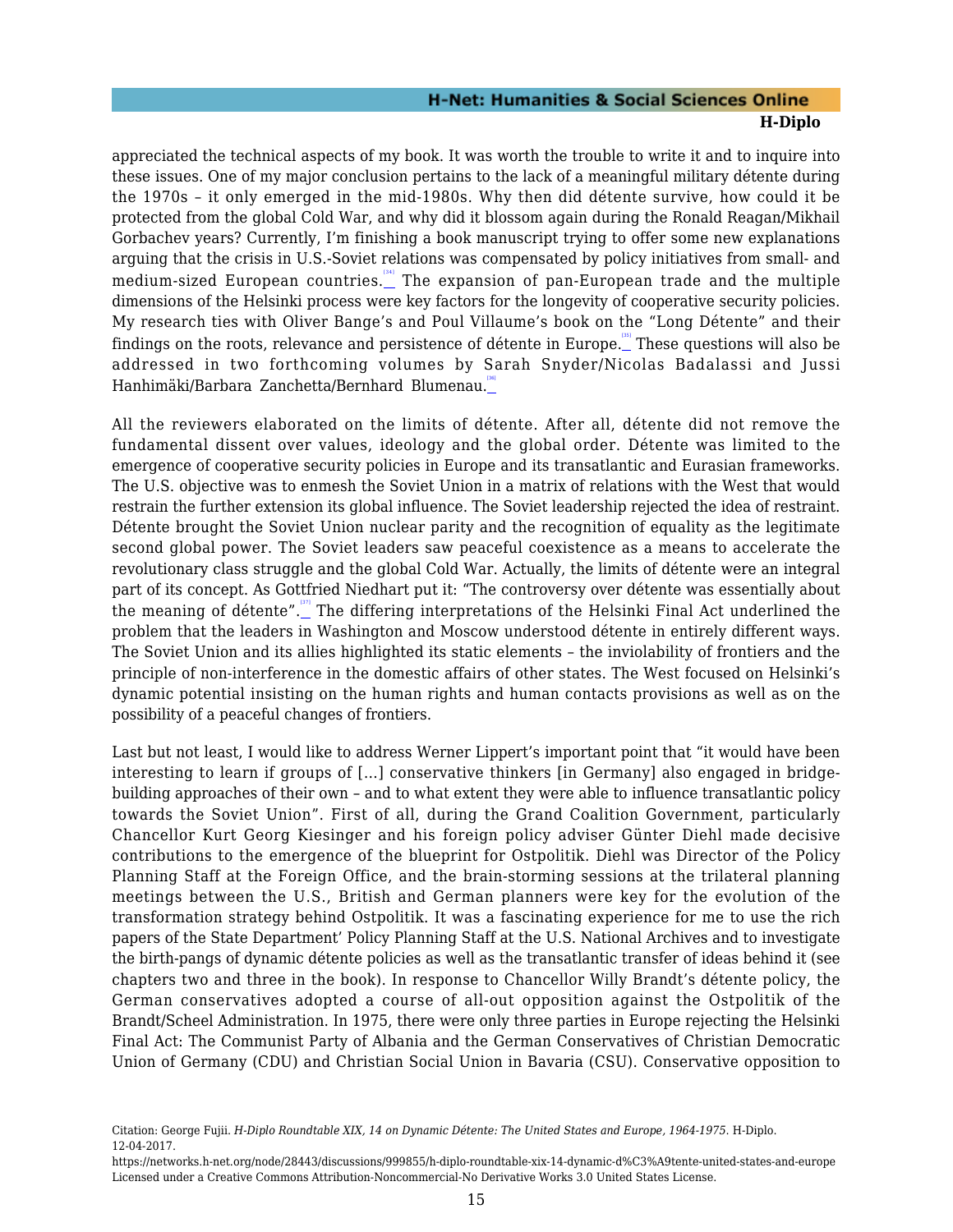Ostpolitik only began to wane over time. CDU Chairman Helmut Kohl represented the party's progressive wing, and he had his adviser Walther Leisler Kiep establish secret talks with East German authorities. In 1978, even Bavaria's Governor Franz Josef Strauß sent confidential signals to the East German leadership signaling his willingness to accept the premises of Ostpolitik and to continue the policy once CDU and CSU would be in government again. His key role in the billiondollar loan for the East German regime in 1983 underpinned his readiness to continue the policy he had been criticizing for many years.

<span id="page-17-6"></span>In the second half of the 1970s, Chancellor Helmut Schmidt advised Soviet Secretary General Leonid Brezhnev to meet the leaders of CDU and CSU as well. Schmidt's rationale was to portray Brezhnev's meeting with Kohl and Strauß as a way to take the emotional steam out of Ostpolitik. The first meeting between Strauß and Brezhnev emerged on the occasion of the Schmidt-Brezhnev summit in May 1978. Sitting next to Schmidt on the car ride to the Federal Republic's guest house in Gynmich Castle, Brezhnev confessed that he did not feel like he wanted to see Strauß: "What can I tell him?", Brezhnev asked. Schmidt's response was that Brezhnev should better see Strauß: The meeting was planned, and its cancellation would imply "considerable discord" as Schmidt put it. Schmidt's advice was: "Tell him the same things you told me. But do it in a shorter way on account of the fact there was less time for the talks". $\frac{139}{1}$ 

#### <span id="page-17-7"></span>**Notes**

<span id="page-17-0"></span>[\[1\]](#page-2-1) Robert M. Gates, *From the Shadows: the Ultimate Insider's Story of Five Presidents and How They Won the Cold War* (New York: Simon & Schuster, 1996), 39.

<span id="page-17-1"></span>[\[2\]](#page-3-0) Luke A. Nichter, *Richard Nixon and Europe: The Reshaping of the Postwar Atlantic World* (Cambridge: Cambridge University Press, 2015).

<span id="page-17-2"></span>[\[3\]](#page-3-1) Werner Lippert, *The Economics of Ostpolitik: Origins of NATO's Energy Dilemma* (New York: Berghahn, 2010).

<span id="page-17-3"></span>[\[4\]](#page-3-2) Kenneth Weisbrode, *The Atlantic Century: Four Generations of Extraordinary Diplomats who forged America's Vital Alliance with Europe* (Cambridge: Da Capo Press, 2009).

<span id="page-17-4"></span>[\[5\]](#page-4-0) Thomas Schwartz, *Lyndon Johnson and Europe: In the Shadow of Vietnam* (Cambridge: Harvard University Press, 2003).

<span id="page-17-5"></span>[\[6\]](#page-5-1) Oliver Bange and Gottfried Niedhart, *Helsinki 1975 and the Transformation of Europe* (New York: Berghahn Books, 2008); Bange and Poul Villaume, *The Long Détente: Changing Concepts of Security and Cooperation in Europe, 1950s–1980s* (Budapest: Central European University Press, 2017); Kenneth Weisbrode, *The Atlantic Century: Four Generations of Extraordinary Diplomats Who Forged America's Vital Alliance with Europe* (Cambridge: Da Capo Press, 2009).

Citation: George Fujii. *H-Diplo Roundtable XIX, 14 on Dynamic Détente: The United States and Europe, 1964-1975*. H-Diplo. 12-04-2017.

https://networks.h-net.org/node/28443/discussions/999855/h-diplo-roundtable-xix-14-dynamic-d%C3%A9tente-united-states-and-europe Licensed under a Creative Commons Attribution-Noncommercial-No Derivative Works 3.0 United States License.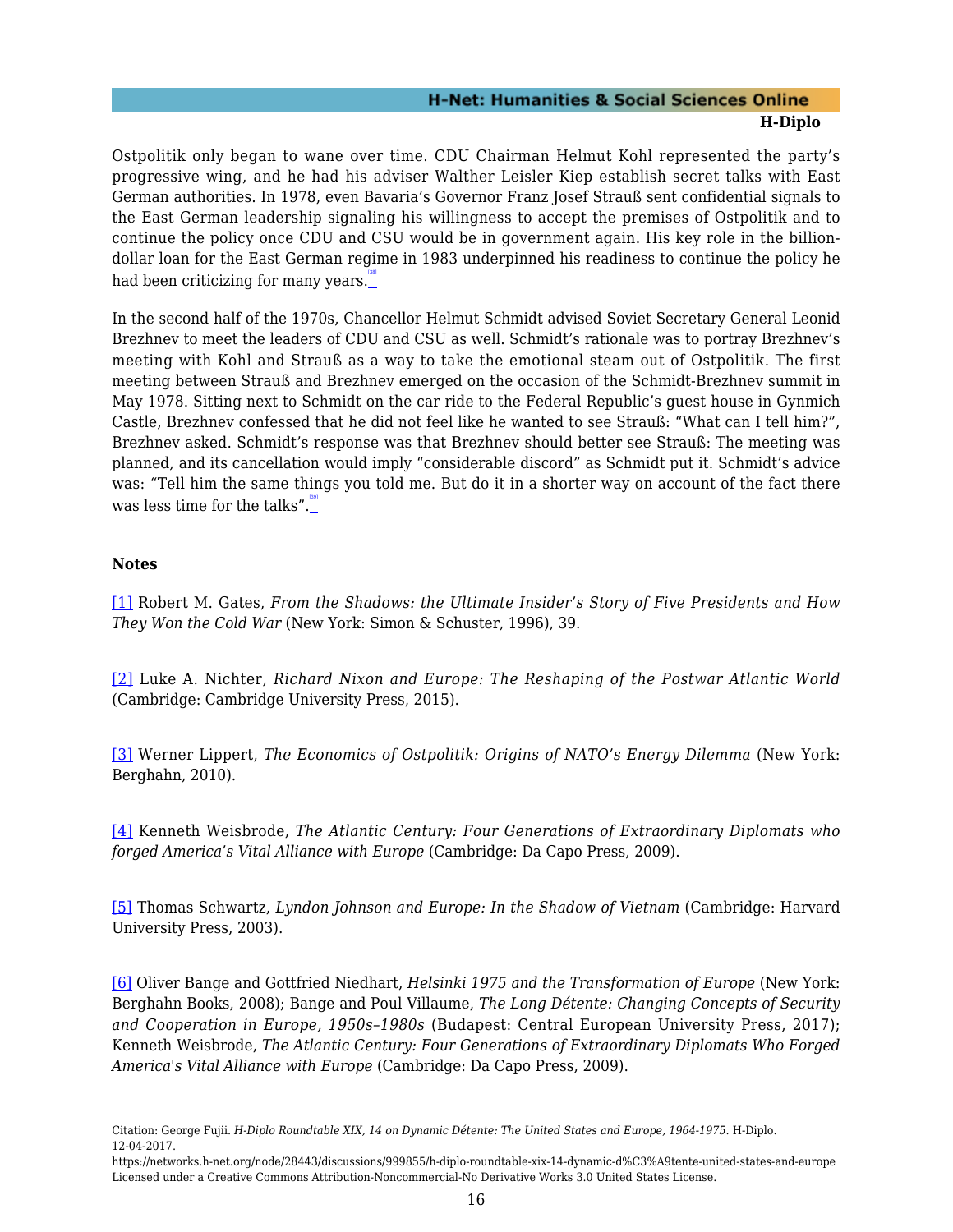<span id="page-18-0"></span>[\[7\]](#page-5-2) Timothy Garton Ash, *In Europe's Name: Germany and the Divided Continent*, 1<sup>st</sup> ed. (New York: Random House, 1993); John Lewis Gaddis, *The Cold War: A New History* (New York: Penguin Press, 2005); Jussi M. Hanhimaki, *Flawed Architect Henry Kissinger and American Foreign Policy* (New York and Oxford: Oxford University Press, 2004). These are all example that place the leading statesmen, Nixon, Kissinger, Brandt, and Bahr at the center of transatlantic diplomacy.

<span id="page-18-1"></span>[\[8\]](#page-7-1) See William Stubbs, *The Constitutional History of England in its Origin and Development*, which was originally published in three volumes between 1873 and 1878.

<span id="page-18-2"></span>[\[9\]](#page-7-2) When I researched what became *Richard Nixon and Europe: The Reshaping of the Postwar World* (New York: Cambridge University Press, 2015) I felt somewhat overwhelmed at the range of subjects that were important to documenting transatlantic relations during the Nixon era. Methodologically, I felt the inclusion of the subjects contained in Kieninger's book did not hold together in a–on balanced, more U.S.-centric–book that was primarily about Nixon's relations with NATO, the collapse of Bretton Woods, the Year of Europe, and the American reaction to British renegotiation of membership in the European Community–what we might now call the first 'Brexit.' Interestingly, Kieninger's more Europe-centric book contains the precise subjects that mine left out, and excluded the subjects I included.

<span id="page-18-3"></span>[\[10\]](#page-7-3) The working habits of Nixon and Kissinger described here are basically what helped me to determine which subjects belonged in *Richard Nixon and Europe*, and which should be left to another book. The more a subject occupied Nixon and Kissinger's time personally, the more bilateral, and the more secret–these were the criteria I used to determine the scope of my book. These were the subjects I heard Nixon and Kissinger speak about frequently on the Nixon tapes, in a way in which the subjects were linked in their minds. They also spoke about the subjects contained in Kieninger's book, but they were on the periphery of their attention, rightly or wrongly, or were subjects that could be, in their view, more safely delegated to others.

<span id="page-18-4"></span>[\[11\]](#page-8-0) Quoted in *Richard Nixon and Europe*, 14.

<span id="page-18-5"></span>[\[12\]](#page-8-1) In 2006, the CCMS was merged with another NATO committee and was renamed the Science for Peace and Security Committee. For more information, see <http://archives.nato.int/committee-on-challenges-of-modern-society-ccms-2>. Also, see *Richard Nixon and Europe*, 16.

<span id="page-18-6"></span>[\[13\]](#page-8-2) For a good description of the Moynihan-Burns rivalry, and the liberal-conservative tug-of-war in the first two years of the Nixon administration, see Stephen Hess, *The Professor and the President: Daniel Patrick Moynihan in the Nixon White House* (Washington, D.C.: Brookings Institution Press, 2014).

<span id="page-18-7"></span>Citation: George Fujii. *H-Diplo Roundtable XIX, 14 on Dynamic Détente: The United States and Europe, 1964-1975*. H-Diplo. 12-04-2017.

https://networks.h-net.org/node/28443/discussions/999855/h-diplo-roundtable-xix-14-dynamic-d%C3%A9tente-united-states-and-europe Licensed under a Creative Commons Attribution-Noncommercial-No Derivative Works 3.0 United States License.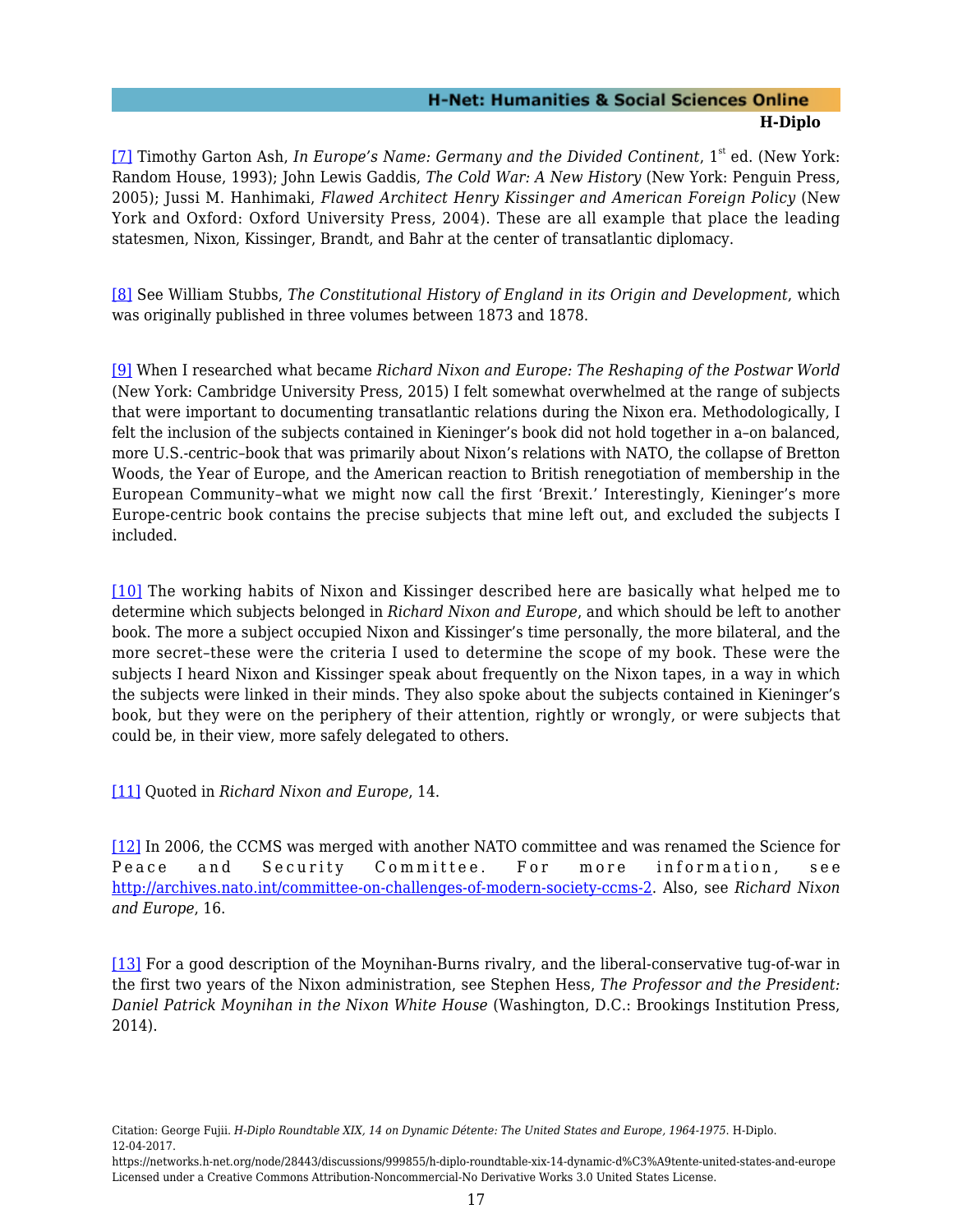[\[14\]](#page-8-3) See Melvin Small, *A Companion to Richard M. Nixon* (Malden: Wiley-Blackwell, 2011), Richard A. Moss, *Nixon's Back Channel to Moscow: Confidential Diplomacy and Detente* (Lexington: University Press of Kentucky, 2016), and Daniel Sargent, *A Superpower Transformed: The Remaking of American Foreign Relations in the 1970s* (New York: Oxford University Press, 2015).

<span id="page-19-0"></span>[\[15\]](#page-9-1) Quoted in *Richard Nixon and Europe*, 86.

<span id="page-19-1"></span>[\[16\]](#page-9-2) William Korey, *The Promises We Keep: Human Rights, the Helsinki Process, and American Foreign Policy* (New York: St. Martin's, 1993); John J. Maresca, *To Helsinki: The Conference on Security and Cooperation in Europe, 1973-1975* (Durham: Duke University Press, 1985); Daniel C. Thomas, *The Helsinki Effect: International Norms, Human Rights, and the Demise of Communism* (Princeton: Princeton University Press, 2001); Jacques Andréani, *Le Piège: Helsinki et la chute du communisme* (Paris: Odile Jacob, 2005); Thomas Fischer, *Neutral Power in the CSCE: The N+N States and the Making of the Helsinki Accords 1975* (Baden-Baden: Nomos, 2009); Benjamin Gilde, *Österreich im KSZE-Prozess 1969-1983: Neutraler Vermittler in humanitärer Mission* (Munich: Oldenbourg, 2013); Petri Hakkarainen, *A State of Peace in Europe: West Germany and the CSCE, 1966-1975* (New York and Oxford: Berghahn, 2011); Anja Hanisch, *Die DDR im KSZE-Prozess 1972-1985: Zwischen Ostabhängigkeit, Westabgrenzung und Ausreisebewegung* (Munich: Oldenbourg, 2012); Luke Nichter, *Richard Nixon and Europe: The Reshaping of the Postwar Atlantic World* (Cambridge: Cambridge University Press, 2015); Michael Morgan, *Helsinki 1975: Détente, Human Rights, and the Transformation of the Cold War* (Princeton: Princeton University Press, forthcoming); Matthias Peter, *Die Bundesrepublik im KSZE-Prozess 1975-1983: Die Umkehrung der Diplomatie* (Munich: De Gruyter, 2015); Luca Ratti, *Britain, Ost- and Deutschlandpolitik, and the CSCE, 1955-1975* (Bern: Peter Lang, 2008); Angela Romano, *From Détente in Europe to European Détente: How the West Shaped the Helsinki CSCE* (Brussels: Peter Lang, 2009); Philip Rosin, *Die Schweiz im KSZE-Prozess 1972-1983: Einfluss durch Neutralität* (Munich: Oldenbourg, 2014); Daniel J. Sargent, *A Superpower Transformed: The Remaking of American Foreign Relations in the 1970s* (Oxford: Oxford University Press, 2015); Sarah B. Snyder, *Human Rights Activism and the End of the Cold War: A Transnational History of the Helsinki Network* (Cambridge: Cambridge University Press, 2011).

<span id="page-19-2"></span>[\[17\]](#page-9-2) Matthias Peter and Hermann Wentker, eds., *Die KSZE im Ost-West-Konflikt: Internationale Politik und gesellschaftliche Transformation 1975-1990* (Munich: Oldenbourg, 2012); Andreas Wenger, Vojtech Mastny and Christian Nünlist (eds.), *Origins of the European Security System: The Helsinki Process Revisited, 1965-1975* (London: Routledge, 2008); Carol Fink and Bernd Schäfer, eds., *Ostpolitik 1969-1974: European and Global Responses* (Cambridge: Cambridge University Press, 2009); Poul Villaume, Rasmus Mariager, and Helle Porsdam, eds., *The 'Long 1970s': Human Rights, East-West Détente, and Transnational Relations* (Abington: Routledge, 2016); Oliver Bange, and Gottfried Niedhart, eds., *Helsinki 1975 and the Transformation of Europe* (New York and Oxford: Berghahn, 2008).

<span id="page-19-3"></span>[\[18\]](#page-9-3) John Lewis Gaddis, *Strategies of Containment* (Oxford: Oxford University Press, 1982).

Citation: George Fujii. *H-Diplo Roundtable XIX, 14 on Dynamic Détente: The United States and Europe, 1964-1975*. H-Diplo. 12-04-2017.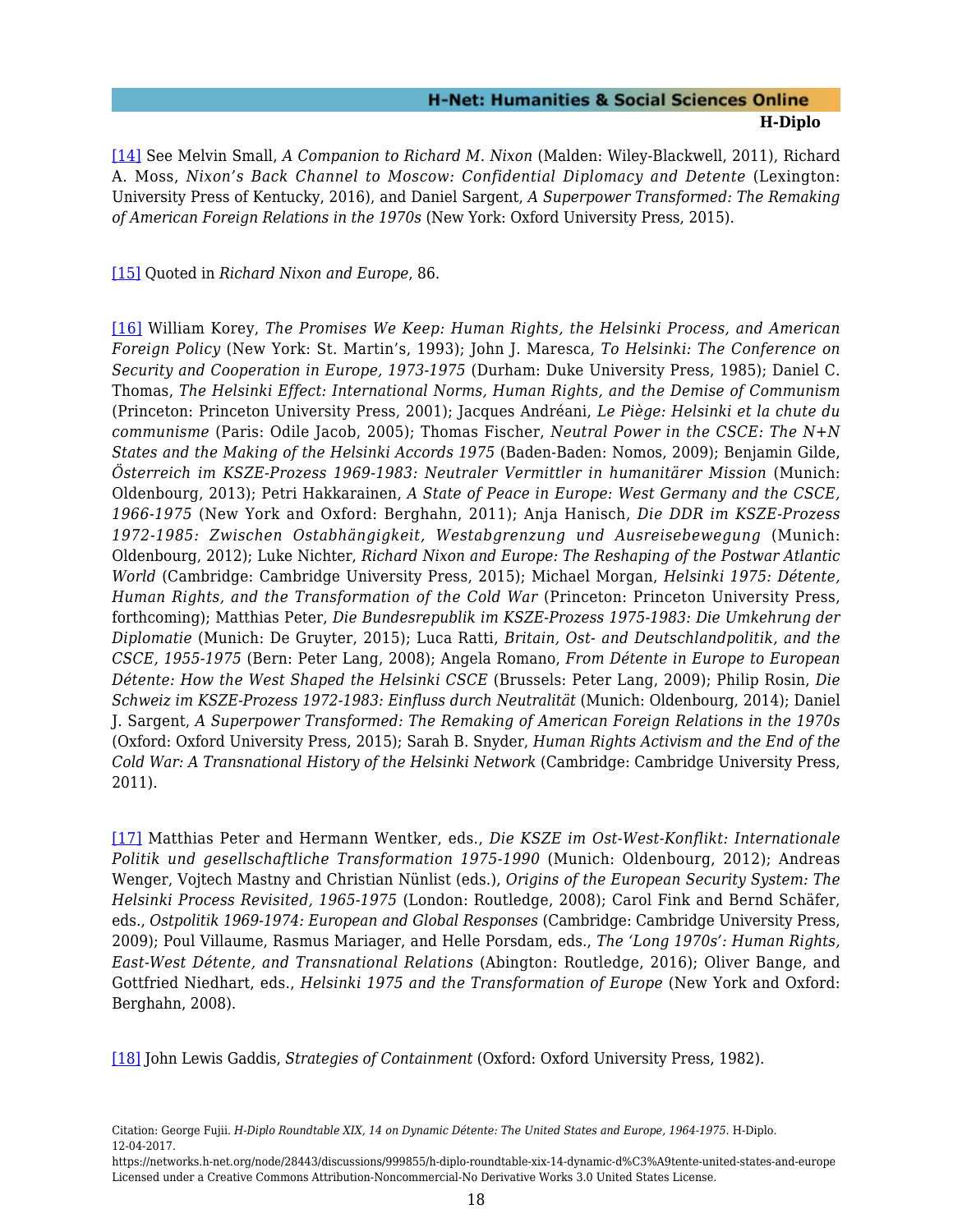<span id="page-20-0"></span>[\[19\]](#page-10-0) Henry Kissinger, *Diplomacy* (New York: Simon & Schuster, 1994).

<span id="page-20-1"></span>[\[20\]](#page-10-1) Another study about dynamic détente from the main perspective of the Defense Department, and specifically the US military, would be welcome.

<span id="page-20-2"></span>[\[21\]](#page-11-0) Snyder, 20-21.

<span id="page-20-3"></span>[\[22\]](#page-11-1) Kenneth Weisbrode, *The Atlantic Century* (Cambridge: Da Capo, 2009), 398n96.

<span id="page-20-4"></span>[\[23\]](#page-11-2) "Transformation or Status Quo: The Conflict of Stratagems in Washington over the Meaning and Purpose of the CSCE and MBFR, 1969-1973," in Bange and Niedhart, eds., 67-82.

<span id="page-20-5"></span>[\[24\]](#page-11-3) Kieninger also uses the term "stratagems" in the title of the abovementioned chapter and in this book, e.g., pp. xii, xix, 4, which may have a more operational, and opportunistic, connotation as part of an overall strategy.

<span id="page-20-6"></span>[\[25\]](#page-11-4) Jeremi Suri, *Power and Protest: Global Revolution and the Rise of Détente* (Cambridge: Harvard University Press, 2003).

<span id="page-20-7"></span>[\[26\]](#page-12-0) See Romano, *From Détente in Europe to European Détente: How the West Shaped the Helsinki CSCE.*

<span id="page-20-8"></span>[\[27\]](#page-12-1) This also included East-West talks on military-to-military contacts and related confidence building measures (233-234, 286-287).

<span id="page-20-9"></span>[\[28\]](#page-12-2) Sargent, *A Superpower Transformed.*

<span id="page-20-10"></span>[\[29\]](#page-13-0) Snyder, 21.

<span id="page-20-11"></span>[\[30\]](#page-13-1) Cited in Korey, xxii.

<span id="page-20-12"></span>[\[31\]](#page-14-0) Quoted by the diplomat Rozanne Ridgway in a conversation with the author, 16 December 2005.

<span id="page-20-13"></span>[\[32\]](#page-14-1) SALT II was never ratified by the U.S, Senate and the MBFR languished for a long time without an agreement, but both sets of negotiations prepared valuable groundwork, not least in experience and familiarity among the arms control negotiators who participated in them. The INF treaty was

Citation: George Fujii. *H-Diplo Roundtable XIX, 14 on Dynamic Détente: The United States and Europe, 1964-1975*. H-Diplo. 12-04-2017.

https://networks.h-net.org/node/28443/discussions/999855/h-diplo-roundtable-xix-14-dynamic-d%C3%A9tente-united-states-and-europe Licensed under a Creative Commons Attribution-Noncommercial-No Derivative Works 3.0 United States License.